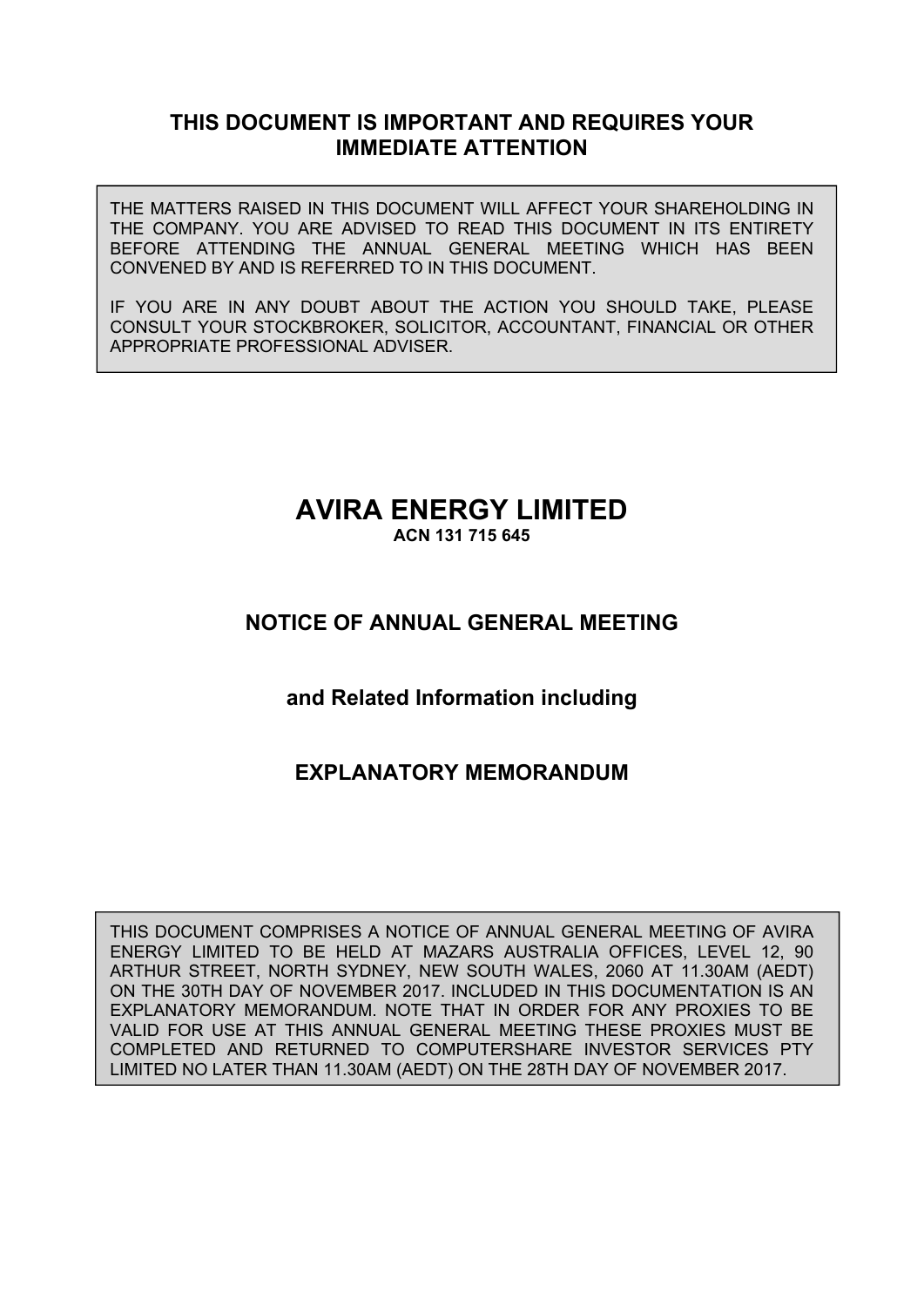## **Table of Contents**

| PART 7            |  |
|-------------------|--|
| PART <sub>6</sub> |  |
|                   |  |
| PART <sub>5</sub> |  |
| PART <sub>4</sub> |  |
| PART <sub>3</sub> |  |
| PART <sub>2</sub> |  |
|                   |  |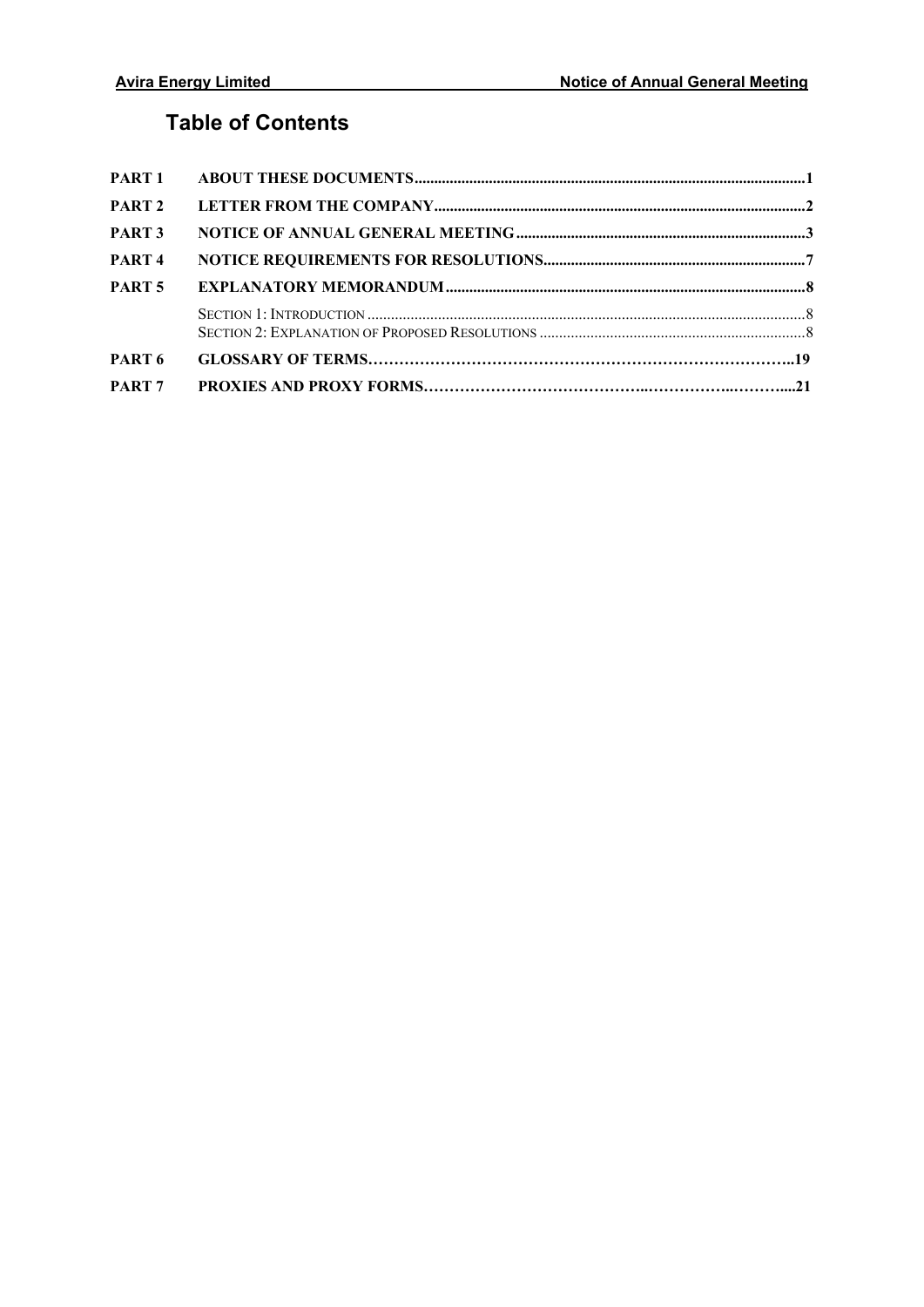## **PART 1 ABOUT THESE DOCUMENTS**

Shareholders in Avira Energy Limited ACN 131 715 645 (the **Company**) are being asked to consider the Resolutions set out in this Notice and the Explanatory Memorandum contained in these documents in connection with the transactions referred to in the Explanatory Memorandum.

You can vote by:

- (a) attending and voting at the Meeting; or
- (b) appointing someone as your proxy to attend and vote at the Meeting on your behalf, by completing and returning the Proxy Form in the manner set out on the Proxy Form. Part 7 of this document package comprises the Proxy Forms and the manner in which the Proxy Forms are to be completed is specified in Part 7. For the Proxy Form to be valid and therefore used at the meeting in accordance with your directions it is important that you properly follow the directions set out in the Proxy Forms.

*Please read the whole of the document carefully and determine how you wish to vote. Once you have decided how you wish to cast your vote complete the Proxy Forms and forward them to Computershare as required or attend in person to vote on the relevant resolutions.*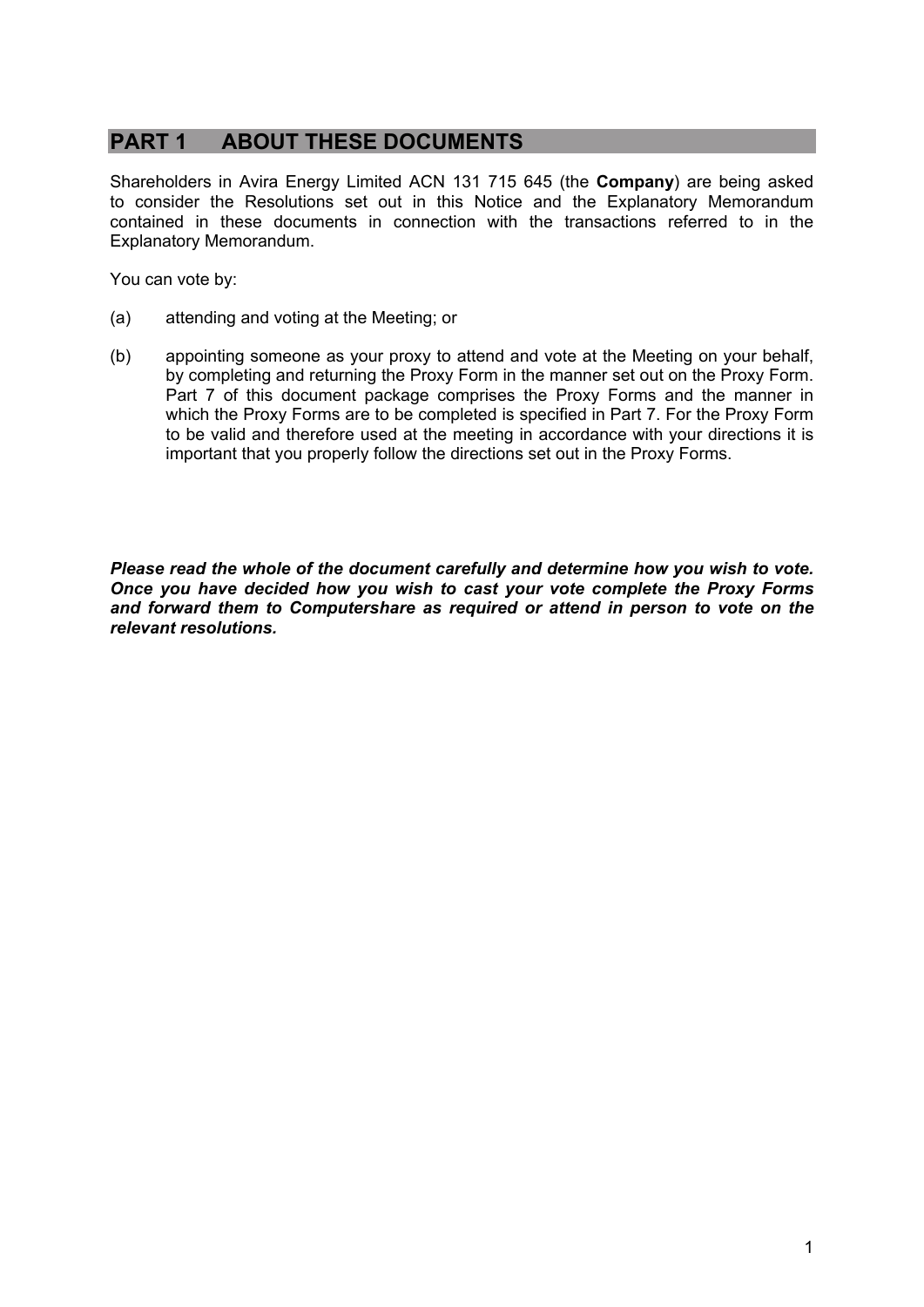## **PART 2 LETTER FROM THE COMPANY**

27 October 2017

Dear Shareholder

On behalf of the Board, I am inviting you to attend the Annual General Meeting of Avira Energy Limited (AVW or the Company) which has been convened on  $30<sup>th</sup>$  November 2017 to:

- table the financial statements and reports of the Company for the financial year ended 30 June 2017;
- vote on the re-election of Gary Kuo as executive Director;
- vote on the re-election of Christopher Chen as executive Director;
- vote on the election of Rui Zhang as non-executive Director;
- approval of additional 10% placement capacity;
- to ratify the issue of 4,560,000 shares in the Company to Hong Kong Jingaofendga Business Co. Limited CR No. 2555563, at \$0.00877 per Share to raise \$40,000;
- to change the company name to Avira Resources Limited.

Director Gary Kuo and Christopher Chen retire in accordance with the Company Constitution and make themselves available for re-election.

A complete explanation of all resolutions can be found the Explanatory Memorandum in Part 5 of this document.

*Your vote is important and as a Board we encourage you to either attend the Meeting in person or complete the Proxy Form accompanying the Notice of Annual General Meeting and return it in accordance with the directions provided.* 

Yours sincerely

 $\mathbb{N}$ 

**Jonathan Back**  Executive Chairman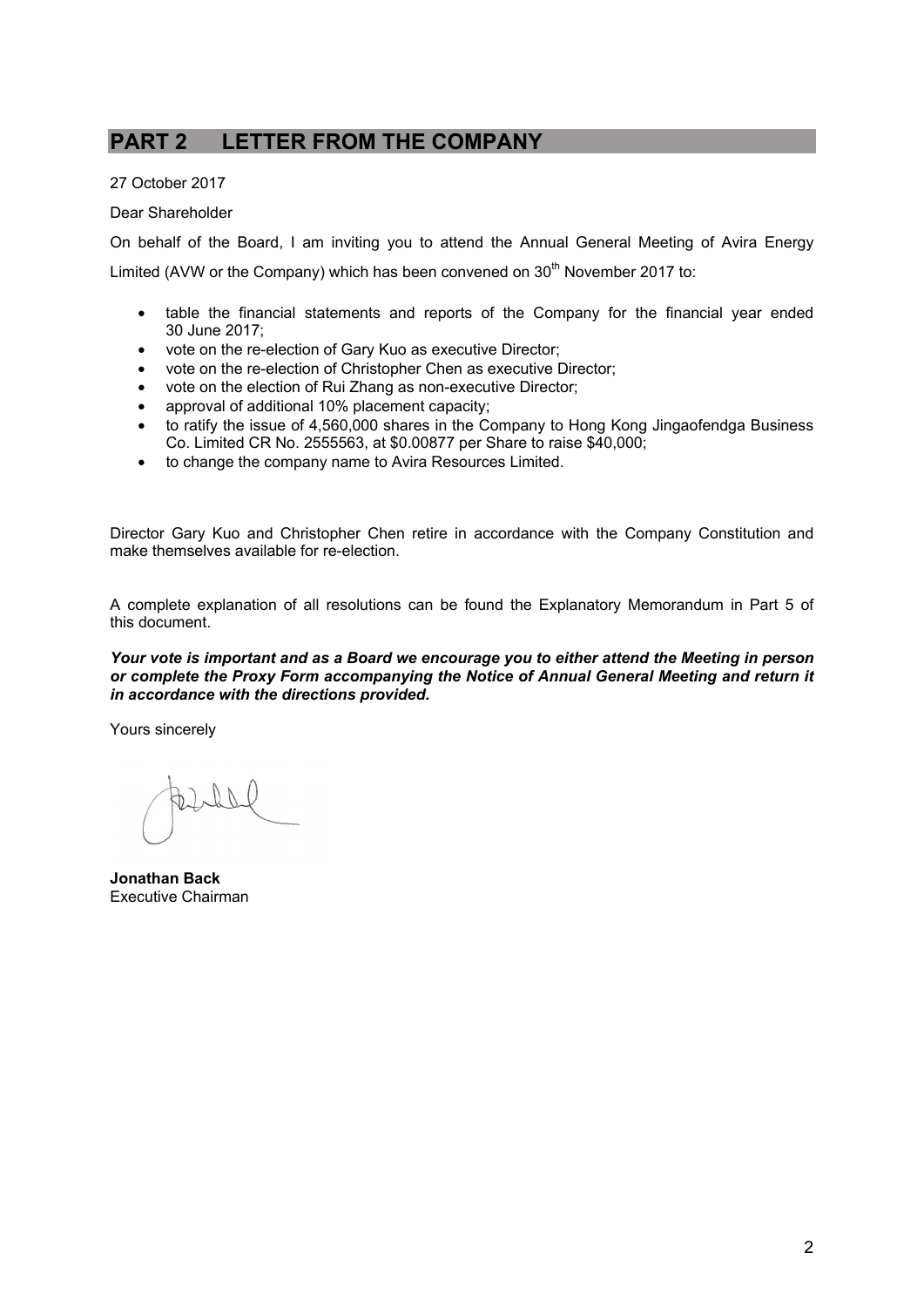## **PART 3 NOTICE OF ANNUAL GENERAL MEETING**

Notice is hereby given that the Annual General Meeting of Avira Energy Limited **ACN 131 715 645**  (the **Company**) will be held at Mazars Australia Offices, Level 12, 90 Arthur Street, North Sydney,  $NSW$ , 2060 on the 30<sup>th</sup> day of November 2017 at 11.30am (AEDT).

### **Definitions**

Unless expressly otherwise provided, each capitalised term used in this Notice has the same meaning as is ascribed to it in Part 6 - Glossary of Terms.

#### **ORDINARY BUSINESS**

#### **1. Financial Reports**

To receive and consider the Financial Reports of the Company including the balance sheet and profit and loss account and statements of cash flows of the Company, the consolidated financial statement, the directors' declaration and the reports of the Directors and auditors for the financial year ended 30 June 2017.

**Note:** The Financial Report, Directors' Report and Auditor's Report for the Company for the year ended 30 June 2017 will be laid before the meeting. There is no requirement for Shareholders to approve those reports. Shareholders will be given an opportunity to raise questions of the Directors and the Company's auditor on the Accounts at the Annual General Meeting.

#### **2. Resolution 1: Adoption of Remuneration Report**

To consider and, if thought fit, to pass, with or without amendment, the following Resolution as an **ordinary** resolution:

"That the Remuneration Report for the year ended 30 June 2017 included in the Directors' Report, which is attached to the Financial Statements as required under section 300A of the Corporations Act, be adopted by the Company."

**Note:** The Remuneration Report is set out on pages 24-28 of the 2017 Annual Report. In accordance with section 250R(3) of the Corporations Act, the votes cast in respect of this Resolution are advisory only and do not bind the Company.

### **3. Resolution 2: Re-election of Gary Kuo**

To consider and, if thought fit, to pass, with or without amendment, the following Resolution as an **ordinary** resolution:

"That Gary Kuo, having retired from his office as a Director in accordance with Rule 20.2 of the constitution of the Company and, being eligible, having offered himself for re-election, be re-elected as a Director."

### **4. Resolution 3: Re-election of Christopher Chen**

To consider and, if thought fit, to pass, with or without amendment, the following Resolution as an **ordinary** resolution:

"That Christopher Chen, having retired from his office as a Director in accordance with Rule 20.2 of the constitution of the Company and, being eligible, having offered himself for reelection, be re-elected as a Director."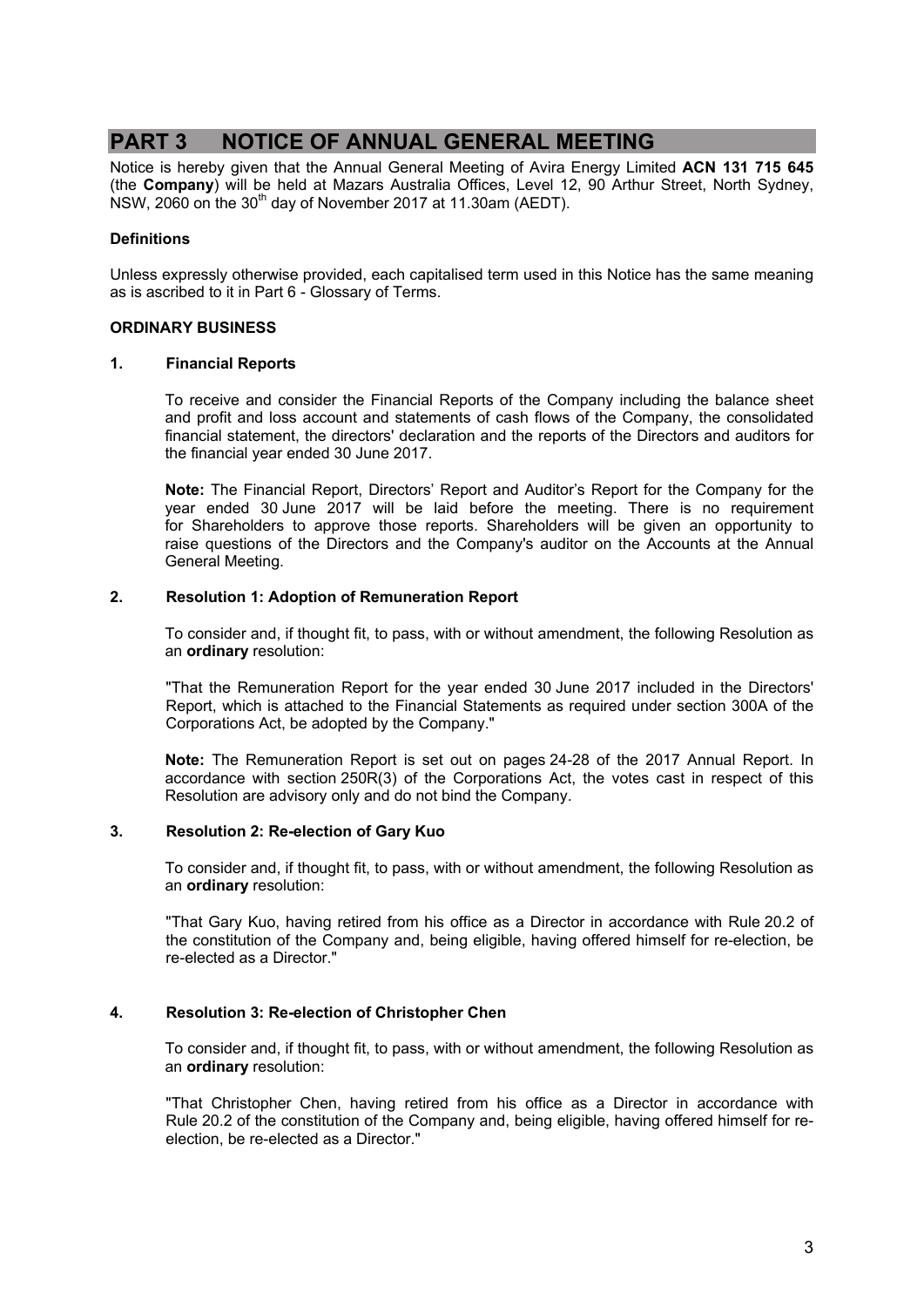### **5. Resolution 4: Election of Rui Zhang**

To consider and, if thought fit, to pass, with or without amendment, the following Resolution as an **ordinary** resolution:

"That Rui Zhang, having consented to act, be elected as a Director of the Company"

#### **6. Resolution 5: Approval of additional 10% placement capacity**

To consider, and if thought fit, to pass the following resolution as a **special** resolution:

"That for the purposes of ASX Listing Rule 7.1A and for all other purposes, the issue of up to 10% of the Company's share capital *(at the time of issue), calculated in accordance with the formula prescribed in ASX Listing Rule 7.1A.2* , and on the terms and conditions set out in the Explanatory Statement, is approved."

#### **7. Resolution 6: Ratification of issue of Shares to Hong Kong Jingaofengda Business Co. Limited**

To consider and, if thought fit, to the pass the following Ordinary resolution:

*"In accordance with ASX Listing Rule 7.4, and for all other purposes, the Company be permitted and authorised to ratify the issue of 4.56 million Shares in the Company to Hong Kong Jingaofengda Business Co. Limited, at \$0.00877 per Share having raised approximately \$40,000."*

#### **8. Resolution 7: Change of name of the Company**

To consider and, if thought fit, to pass the following Resolution as a **Special Resolution**:

"*That, in accordance with Section 157 of the Corporations Act 2001 (Cth), the Company adopts the new name "Avira Resources Limited" and Shareholders approve the Company changing its name to "Avira Resources Limited" with the effect from the day on which the Australian Securities and Investments Commission alters the details of the Company's registration."*

### **9. Voting Exclusions**

In accordance with the ASX Listing Rules, the Company will disregard any votes on the respective Resolutions cast by or on behalf of the following persons and their associates:

### **9.1 Resolution 1**

The Corporations Act prohibits any votes being cast on Resolution 1 by or on behalf of a person who is disclosed in the Remuneration Report as a member of the Key Management Personnel of the Company (including the Directors and the Chairman) or a Closely Related Party of that key management personnel. However, such a person may cast a vote on Resolution 1 as a proxy for a person who is permitted to vote and the appointment of the proxy specifies the way the proxy is to vote on the resolution.

### **9.2 Resolution 2, 3 & 4**

There are no voting exclusions in relation to Resolution 2, 3 & 4.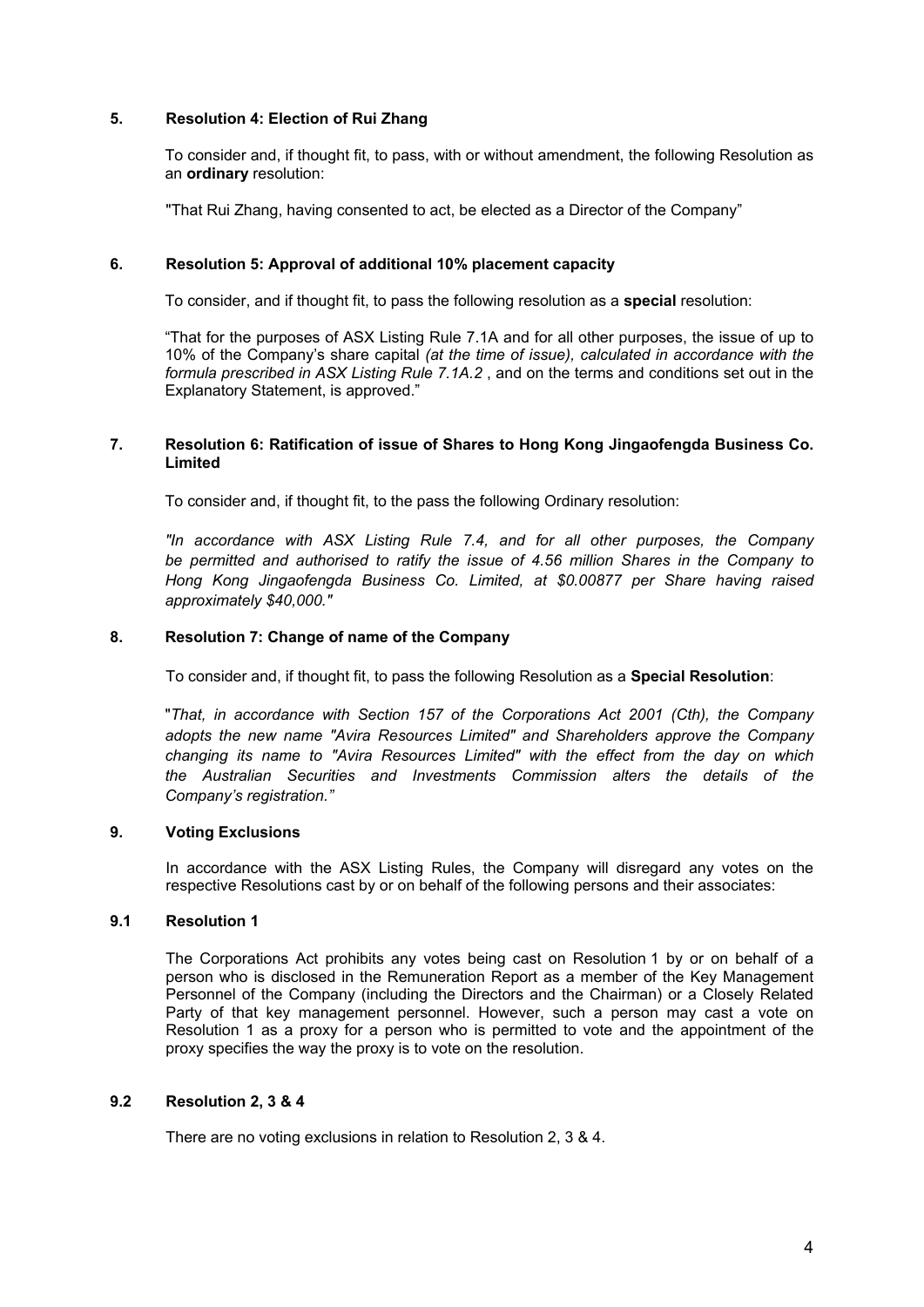### **9.3 Resolution 5**

In accordance with the notice requirements of ASX Listing Rule 7.3A.7 for approval under ASX Listing Rule 7.1A, and ASX Listing Rule 14.11.1, the Company will disregard any votes cast on Resolution 5 by:

- (a) by any person who may participate in the proposed issue;
- (b) a person who might obtain a benefit, except a benefit solely in the capacity of a holder of ordinary securities, if the resolution is passed; and
- (c) any Associate of such persons mentioned in paragraphs (a) and (b) above.

However, the Company need not disregard a vote if:

- (a) it is cast by a person as proxy for a person who is entitled to vote, in accordance with the directions on the proxy form; or
- (b) it is cast by the person chairing the meeting as proxy for a person who is entitled to vote, in accordance with a direction on the proxy form to vote as the proxy decides.

#### **9.4 Resolution 6**

The Company will disregard any votes cast on Resolution 6 by any person who participated in the issue, and any associate of such person. Accordingly, the Company will disregard any votes cast on Resolution 6 by Hong Kong Jingaofengda Business Co., Limited.

However, the Company need not disregard a vote if:

- (a) it is cast by a person as proxy for a person who is entitled to vote, in accordance with the directions on the proxy form; or
- (b) it is cast by the person chairing the meeting as proxy for a person who is entitled to vote, in accordance with a direction on the proxy form to vote as the proxy decides.

### **9.5 Resolution 7**

There are no voting exclusions for Resolution 7.

#### **Important information concerning proxy votes on Remuneration related Resolutions**

Section 250R(4) of the Corporations Act prohibits Key Management Personnel and their Closely Related Parties from voting on resolutions connected directly or indirectly with the remuneration of a member of Key Management Personnel.

However, a member of the Company's Key Management Personnel, or a Closely Related Party of such a member, may cast a vote on Resolution 1 if:

- they do so as a proxy appointed in writing that specifies how the proxy is to vote on the proposed Resolution; and
- the vote is not cast on behalf of a member of Key Management Personnel, or a Closely Related Party.

If you appoint the Chairman as your proxy (whether intentionally or by default) you can direct the Chairman of the Meeting to vote for, against or abstain from voting on Resolutions 2 to 6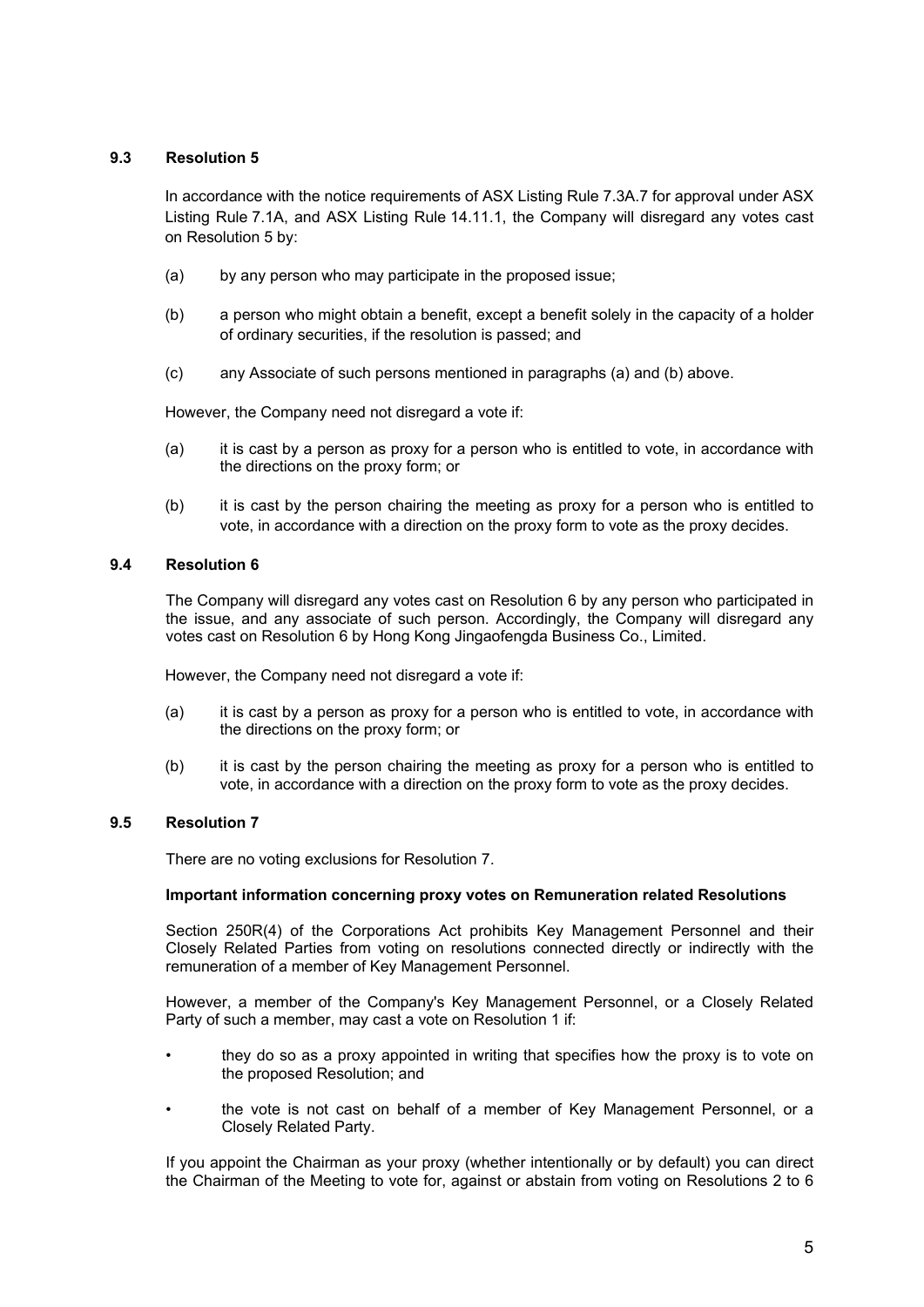by marking the appropriate box on the proxy form, under the heading 'Voting on Business of the Meeting'.

If you appoint the Chairman as your proxy (whether intentionally or by default) and do not direct the Chairman how to vote in respect of Resolution 1, then the Chairman may not cast your votes in relation to Resolution 1. To avoid this, mark the relevant box on the proxy form authorising the Chairman to cast undirected proxies in favour of Resolution 1. This express authorisation contained in your proxy form acknowledges that the Chairman may vote your proxy in favour of Resolutions 1 even though it is connected directly or indirectly with the remuneration of a member of the Key Management Personnel for the Company, which includes the Executive Chairman.

Dated: 27 October 2017

By order of the Board

tL.

Gary Kuo Company Secretary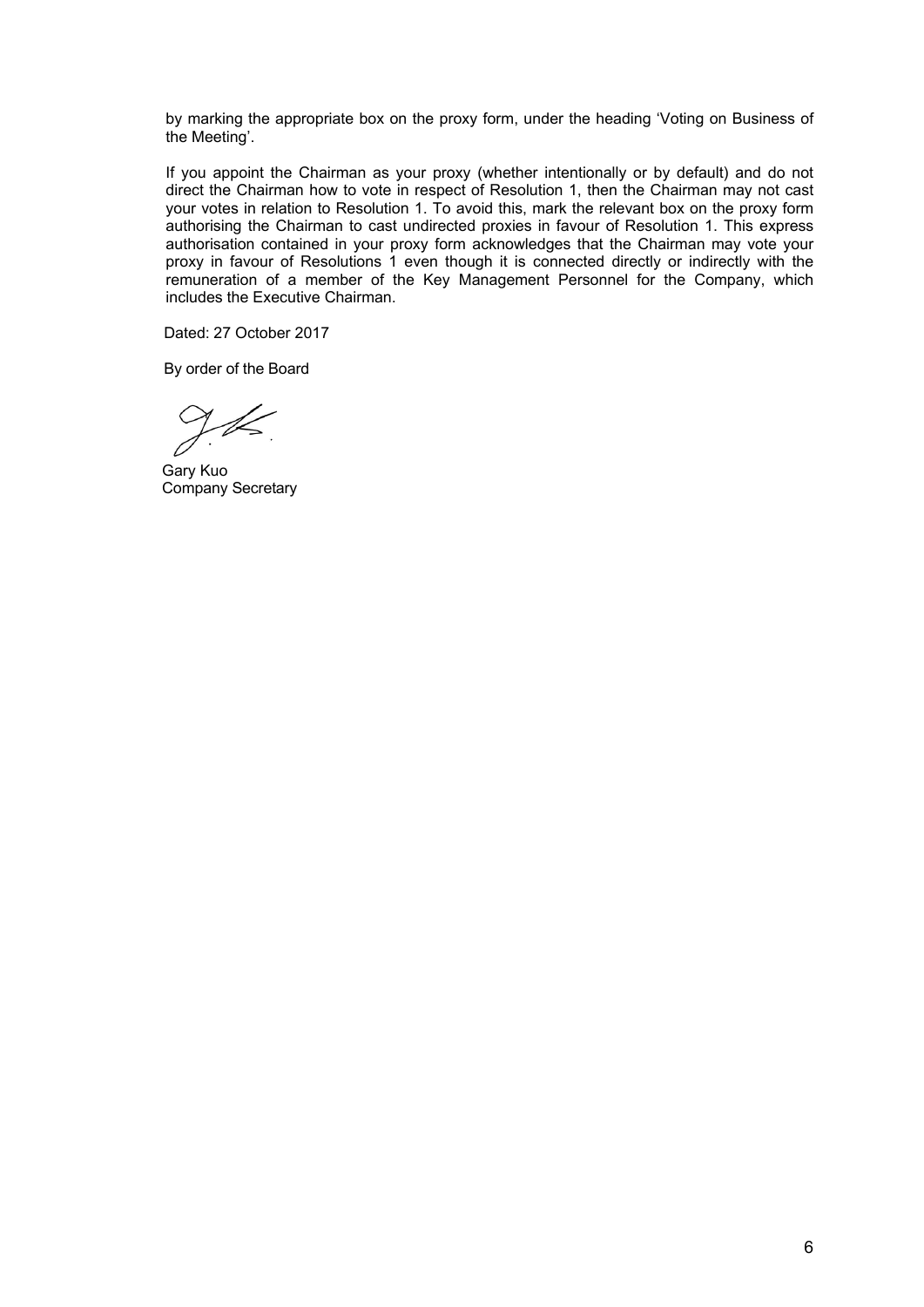## **PART 4 NOTICE REQUIREMENTS FOR RESOLUTIONS**

Resolutions being put to shareholders require 28 days (plus 3 days mailing) prior notice to shareholders to be given in this Notice of Annual General Meeting and such notice constitutes sufficient notice for the purposes of the *Corporations Act* and ASX Listing Rules.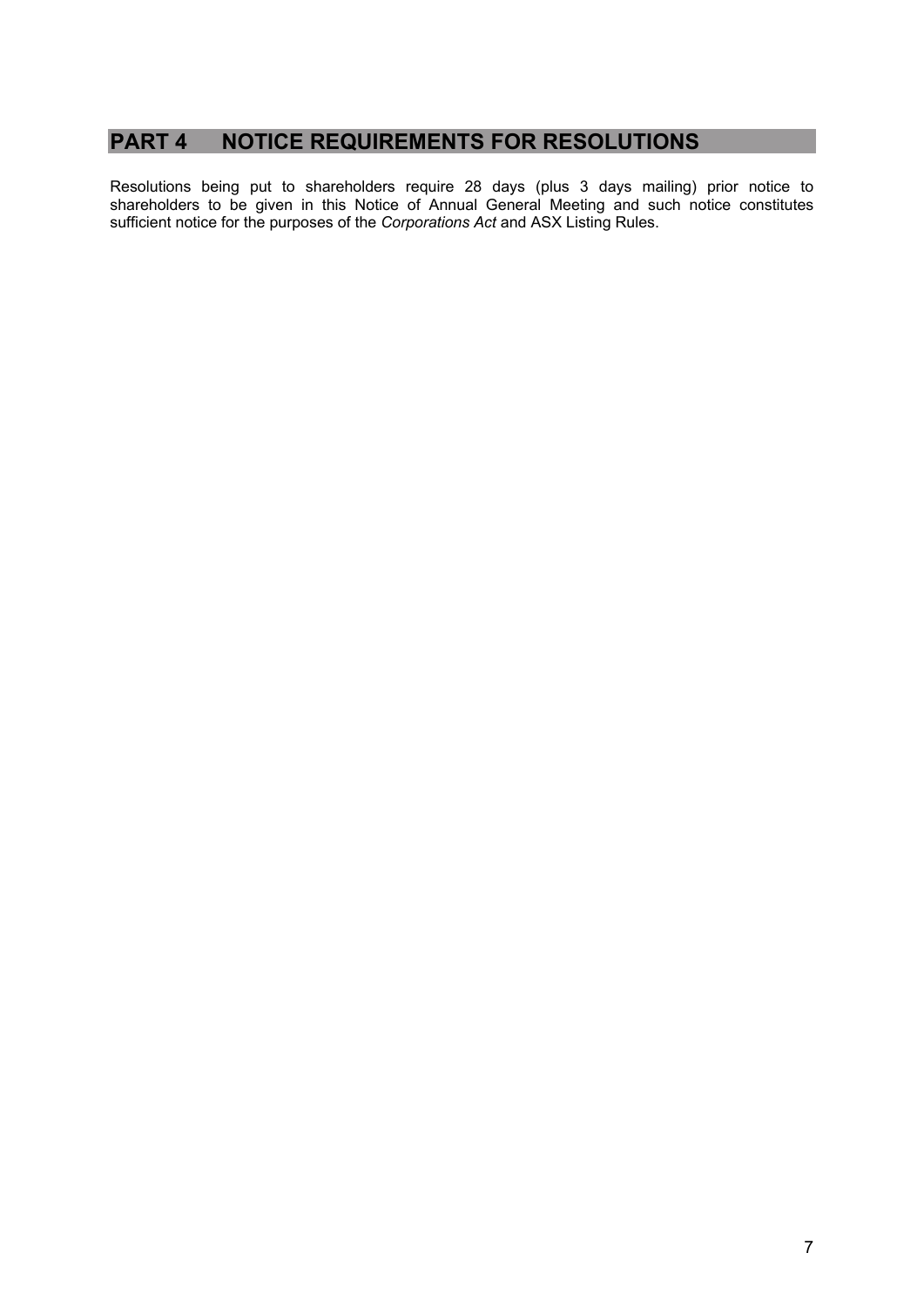## **PART 5 EXPLANATORY MEMORANDUM**

### **Section 1: Introduction**

### **1.1 Background**

The information in this Explanatory Memorandum is provided to shareholders in respect of the various matters, including corporate actions, transactions and requirements of the *Corporations Act* that are submitted to shareholders for their approval in compliance with various regulatory and statutory requirements.

#### **1.2 Action required by Shareholders**

The information contained in this documentation is important in deciding how shareholders should vote on the Resolutions. Shareholders should read all of the documents carefully and in their entirety. If you do not understand any part of the documentation or are in any doubt as to the course of action you should follow you should contact your legal, financial or other professional adviser immediately.

#### **1.3 Vote on Resolutions**

You are encouraged to attend and vote at the Meeting. If you are unable to do so or do not wish to attend the Directors urge you to use your vote by completing and returning the enclosed Proxy Form as directed - see Part 7.

## **SPECIAL BUSINESS**

## **Section 2 - Explanation of Proposed Resolutions**

### **2.1 Accounts and reports**

The Financial Report, Directors' Report and Auditor's Report for the Company for the year ended 30 June 2017 will be laid before the meeting. There is no requirement for Shareholders to approve those reports. Shareholders will be given an opportunity to raise questions of the Directors and the Company's auditor on the Accounts at the Annual General Meeting.

## Resolution 1 - Remuneration Report

### **1.1 Background**

Resolution 1 is proposed for the adoption of the Remuneration Report contained in the Directors' Report referred to in the first item of the agenda set out in the Notice. Under the Corporations Act, the Company is required to present its Remuneration Report to Shareholders for adoption at its Annual General Meeting. The Remuneration Report of the Company for the financial year ended 30 June 2017 is set out in the Directors' Report on pages 24-28 of the 2017 Annual Report.

The Statutory Accounts and Annual Report may be accessed on the ASX company announcements platform using the ASX code: AVW. A copy may also be obtained by contacting the Company Secretary on (02) 9262 1122. Shareholders will be given ample opportunity to raise questions of the Directors on the Remuneration Report prior to the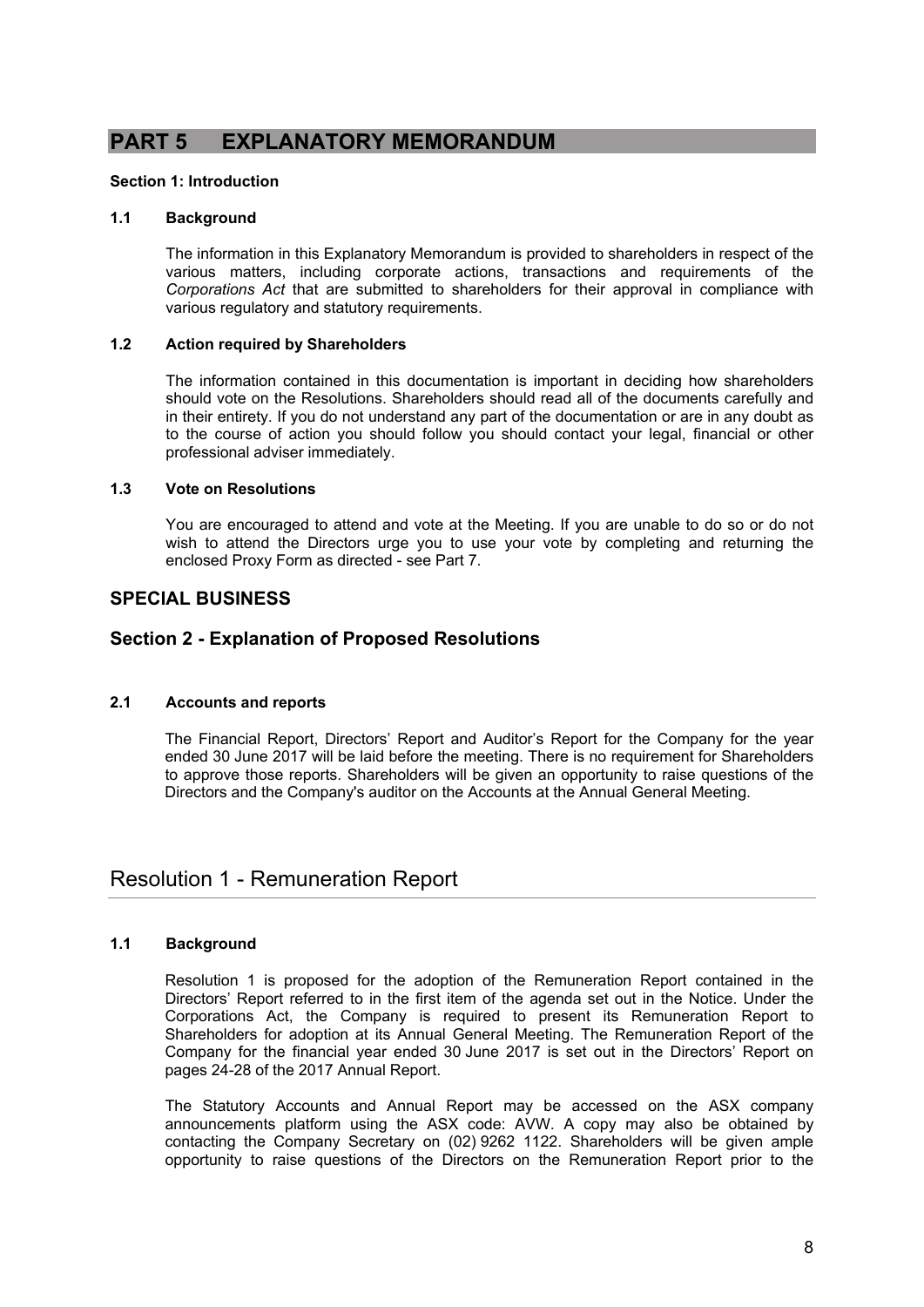Resolution being put to Shareholders. The Resolution to adopt the Remuneration Report is a non-binding Resolution on the Company and its Directors.

However, if at least 25% of the votes cast are against the adoption of the Remuneration Report, the Company's next Remuneration Report must explain the Board's proposed action in response or explain why no action has been taken.

In the following year, if at least 25% of the votes cast on the resolution that the Remuneration Report be adopted are against adoption, Shareholders will then vote to determine whether the Directors will need to stand for re-election. If more than 50% of the votes cast on the resolution are in favour, a separate re-election meeting must be held within 90 days.

## **1.2 Recommendation of the Directors**

Each of the Directors recommend that Shareholders vote for Resolution 1.

## Resolution 2 - Re-election of Director

### **2.1. Background**

Resolution 2 relates to the re-election of Gary Kuo as a Director of the Company. Under Rule 20.2 of the constitution of the Company, one-third of the Company's Directors must retire and, if eligible, may be re-elected.

Gary Kuo must retire from his office as Director in accordance with Rule 20.2 and, being eligible, offers himself for re-election.

### **2.2 Information about Gary Kuo, Managing Director**

With more than 10 years' experience in international import & exporting, Mr Gary Kuo has extensive experience in commodities trading, international business development and strategic alliance planning.

Having bases in both Australia and China, Gary specialises in dealing with corporations in the mining & producing sector. Gary works closely with his wide network of corporate and governmental contacts in countries such as China, Taiwan, Hong Kong, Singapore, Malaysia and Indonesia.

## **2.3 Recommendation of the Directors**

Each of the Directors recommend that Shareholders vote for Resolution 2.

## Resolution 3 - Re-election of Director

### **3.1. Background**

Resolution 3 relates to the re-election of **Christopher Chen** as a Director of the Company. Under Rule 20.2 of the constitution of the Company, one-third of the Company's Directors must retire and, if eligible, may be re-elected.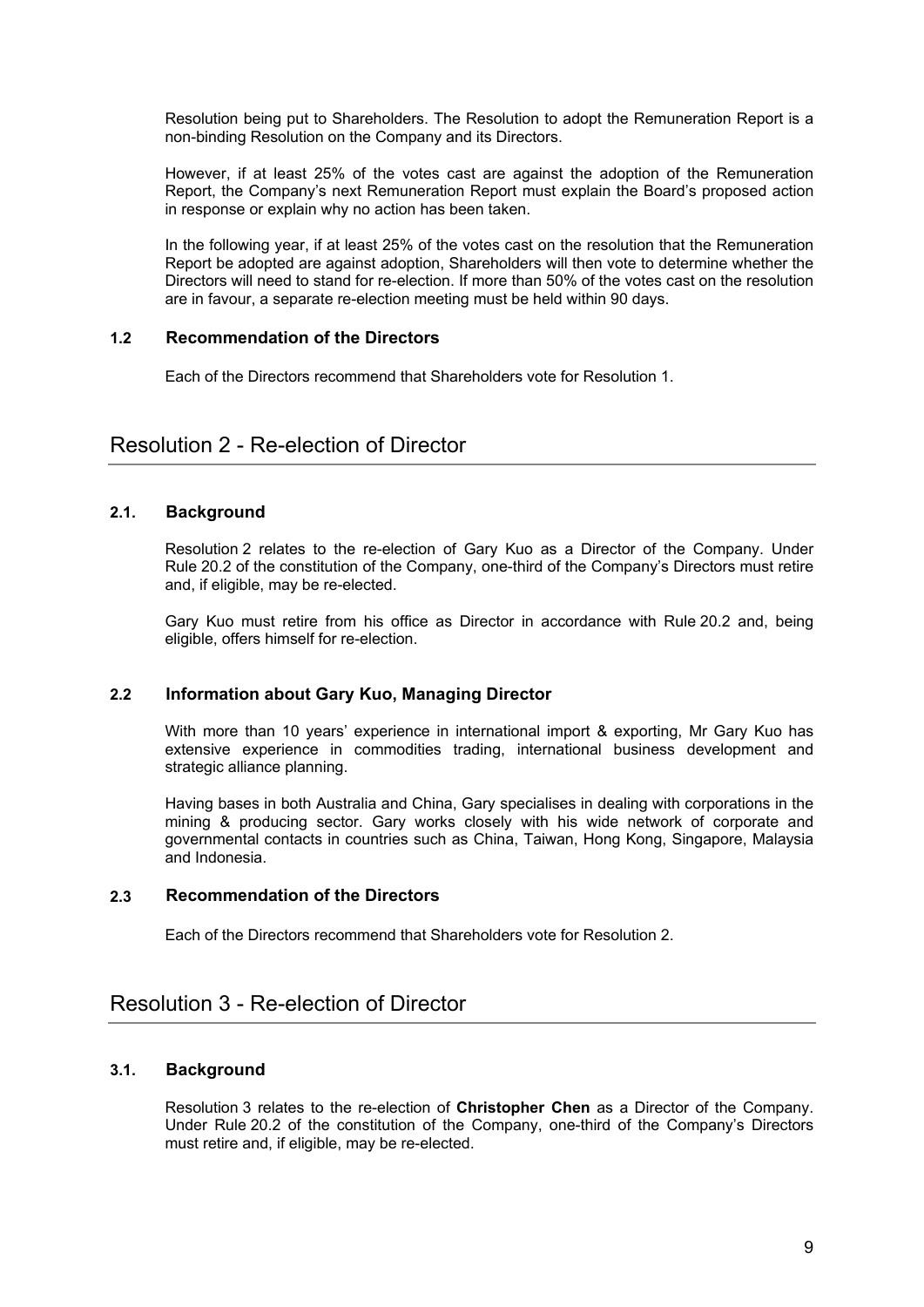**Christopher Chen** must retire from his office as Director in accordance with Rule 20.2 and, being eligible, offers himself for re-election.

## **3.2 Information about Christopher Chen, Chief Operating Officer**

Mr Chen has a M.A. in Administration from Central Queensland University. He worked for Otis Elevator Company, Tianjin, China, as Project Coordinator in 2002 and was sent to Egypt to work for Electricity de France (EDF) on their Suez Canal and the Port Said Power Plants. Mr Chen returned to Australia in 2006 and was working as Business Banking Associate for Commonwealth Bank Australia (CBA). Chris left CBA in 2009 and has been involved in commodity trading and Financial Services to small and medium size companies in the resource sector.

### **3.3 Recommendation of the Directors**

Each of the Directors recommend that Shareholders vote for Resolution 3.

## Resolution 4 - Election of Director

## **4.1. Background**

Resolution 4 is put to the Shareholders to consider the appointment of Mr Rui Zhang as a non-executive Director of the Company.

### **4.2 Information about Rui Zhang, Non-Executive Director**

Mr Rui Zhang possesses 12 years of global experience in natural resources exploration, development, mergers and acquisitions. He graduated from Peking University with a Dual Bachelor degree in Geological Sciences and Economics. He has also completed a Master of Science in Economic Geology & Exploration Geochemistry from Queen's University in Canada.

Mr Rui Zhang has over ten years of experience working on Uranium related projects including being the Departmental Director of Project Generation and Asset Management of Uranium Resources Development Ltd of China General Nuclear Power Corporation (CGNPC), a Chinese state owned enterprise. During this period, Mr Zhang spent two years as Technical Director of its Australian subsidiary, Energy Metals Limited (ASX:EME).

Since 2014, he has worked as Executive President of Zhaojin Resources Investment Co. Ltd, based in Beijing, establishing several dedicated natural resources private equity funds with Chinese domestic and international partners with fund sizes ranging between US\$20 million to 6 billion RMB.

As a member of the American Institute of Professional Geologists and the Australian Institute of Geoscientists, Mr Zhang is a Qualified Person for signing off NI 43-101 and JORC compliant technical reports for certain types of deposits including Uranium.

### **4.3 Recommendation of the Directors**

Each of the Directors recommend that Shareholders vote for Resolution 4.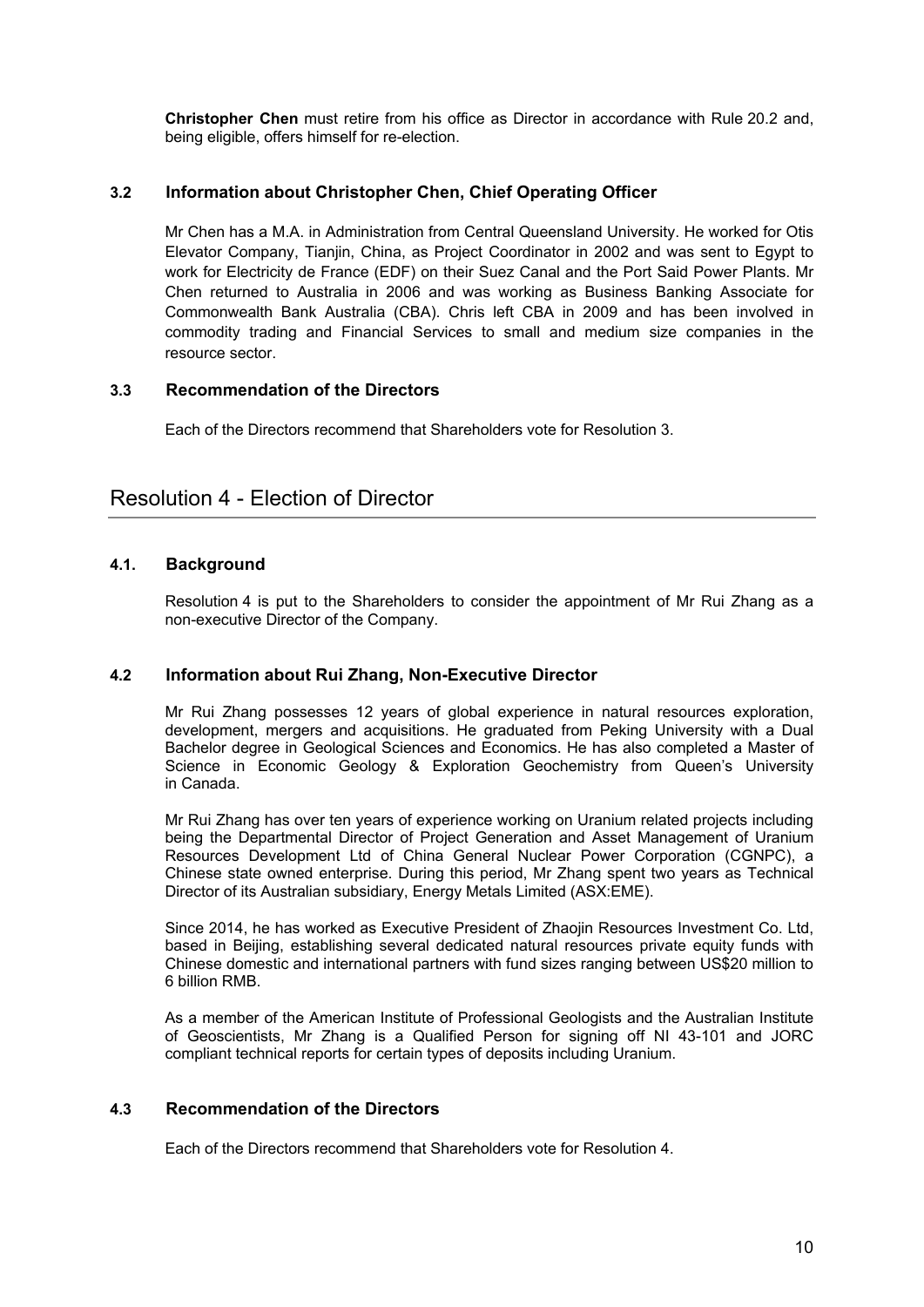## **5.1. Background**

Under Resolution 5, the Company is seeking shareholder approval to create an ability to issue up to an additional 10% of the issued share capital of the Company under ASX Listing Rule 7.1A (**10% Placement**). Resolution 5 is a special resolution and requires approval of 75% of the votes cast by Shareholders present and eligible to vote. The only securities that the 10% Placement can cover are existing quoted securities, namely ordinary fully paid Shares.

## **5.2. Eligibility criteria**

Under Listing Rule 7.1A, an eligible listed entity may, subject to shareholder approval by way of special resolution, issue Shares comprising up to 10% of its issued share capital in addition to the normal 15% new issue capacity under Listing Rule 7.1. An eligible entity for the purposes of Listing Rule 7.1A is an entity that is not included in the S&P/ASX 300 Index and has a market capitalisation of \$300 million or less. The Company is an eligible entity.

## **Description of ASX Listing Rule 7.1A**

## (a) Shareholder approval

The ability to issue Equity Securities under the 10% Placement is subject to Shareholder approval by way of a special resolution at an annual general meeting.

(b) Equity Securities

Any Equity Securities issued under the 10% Placement must be in the same class as an existing quoted class of Equity Securities of the Company.

As at the date of the Notice of Annual General Meeting, the Company has one quoted class of Equity Securities on issue, being Shares.

(c) Formula for calculating the 10% Placement

ASX Listing Rule 7.1A.2 provides that eligible entities which have obtained shareholder approval at an annual general meeting may issue or agree to issue, during the 12 month period after the date of the annual general meeting, the number of Equity Securities calculated in accordance with the following formula:

## **(A X D) – E**

**A** is the number of Shares on issue 12 months before the date of issue or agreement:

*plus* the number of fully paid Shares issued in the 12 months under an exception in ASX Listing Rule 7.2;

*plus* the number of partly paid Shares that became fully paid in the 12 months;

*plus* the number of fully paid Shares issued in the 12 months with approval of holders of Shares under ASX Listing Rules 7.1 and 7.4; and

*less* the number of fully paid Shares cancelled in the 12 months.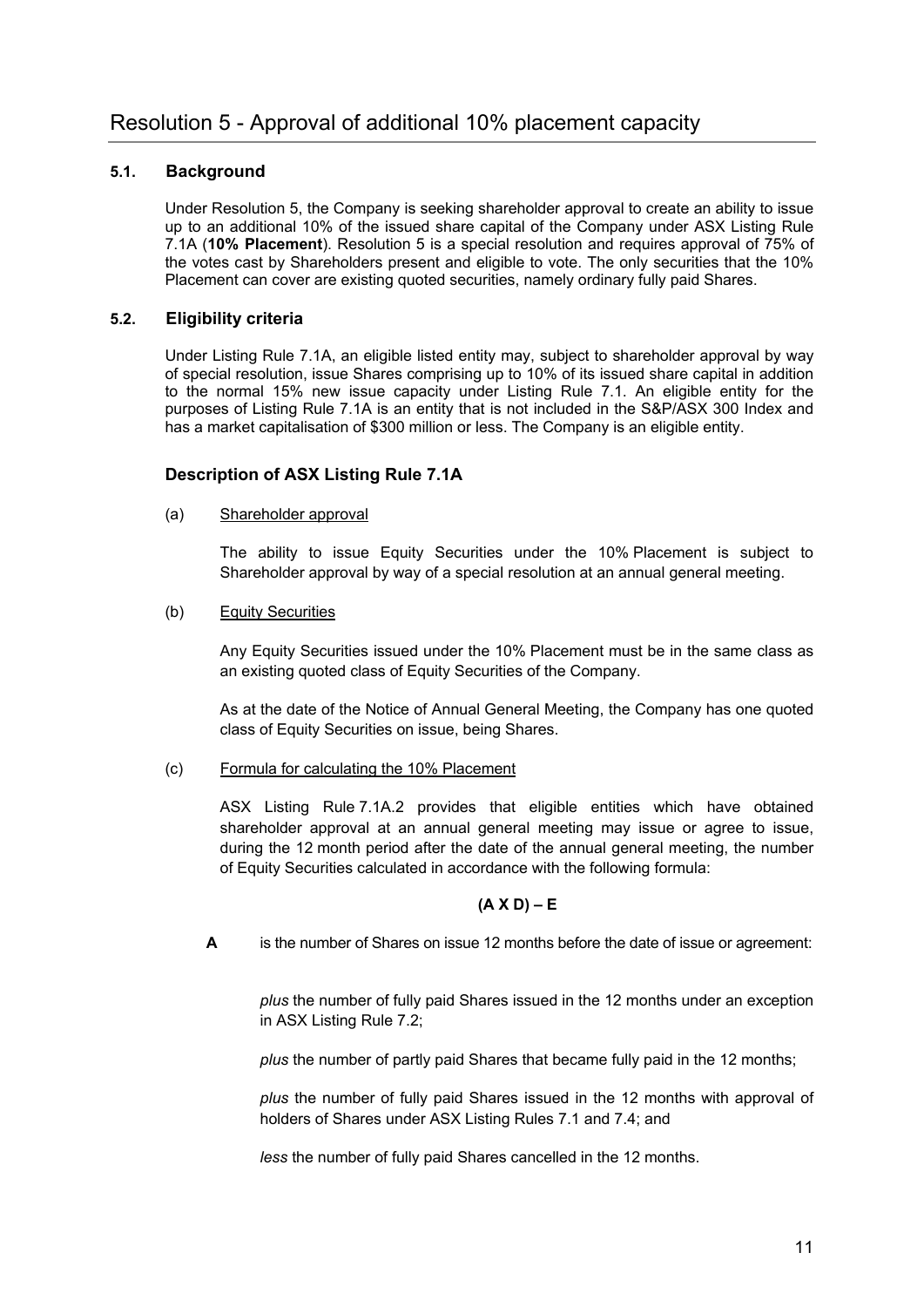- **D** is 10%.
- **E** is the number of Equity Securities issued or agreed to be issued under ASX Listing Rule 7.1A.2 in the 12 months before the date of issue or agreement to issue that are not issued with the approval of holders of Shares under ASX Listing Rules 7.1 or 7.4.

## **5.3. Placement capacity under Listing Rule 7.1 and 7.1A**

The 10% Placement is in addition to a listed entity's usual 15% placement capacity under Listing Rule 7.1.

As at the date of finalisation of this Notice of Meeting, the Company has the capacity to issue:

- 7,819,244 Shares under Listing Rule 7.1; and
- subject to shareholder approval being obtained under Resolution 5, 8,252,830 Shares under Listing Rule 7.1A.

The actual number of Shares that the Company will have capacity to issue under Listing Rule 7.1A will be calculated at the date of issue of the Shares in accordance with the formula in Listing Rule 7.1A.2.

#### **5.4 Minimum issue price**

In accordance with Listing Rule 7.1A.3, Shares issued by the Company under a 10% Placement can only be issued at a price that is not less than 75% of the volume weighted average price (**VWAP**) of the Shares calculated over the 15 trading days on which trades in its Shares were recorded immediately before:

- the date on which the issue price of the Shares is agreed; or
- the issue date (if the Shares are not issued within five trading days of the date on which the issue price is agreed).

### **5.5 Placement period**

Shareholder approval under Listing Rule 7.1A is valid from the date of this AGM until the earlier to occur of:

- 12 months after the date of the AGM; and
- the date of approval by Shareholders of a transaction under Listing Rule 11.1.2 (a significant change to the nature or scale of activities) or Listing Rule 11.2 (disposal of main undertaking),

or such longer period if allowed by ASX.

The approval under the Listing rule 7.1A will cease to be valid in the event that shareholders approve a transaction under Listing rules 11.1.2 or 11.2.

Shareholder approval under Listing Rule 7.1A does not lapse if the Company's market capitalisation subsequently exceeds \$300 million or if it is included in the S&P/ASX 300 Index at some time during that period provided that the Company meets those criteria on the date of the AGM.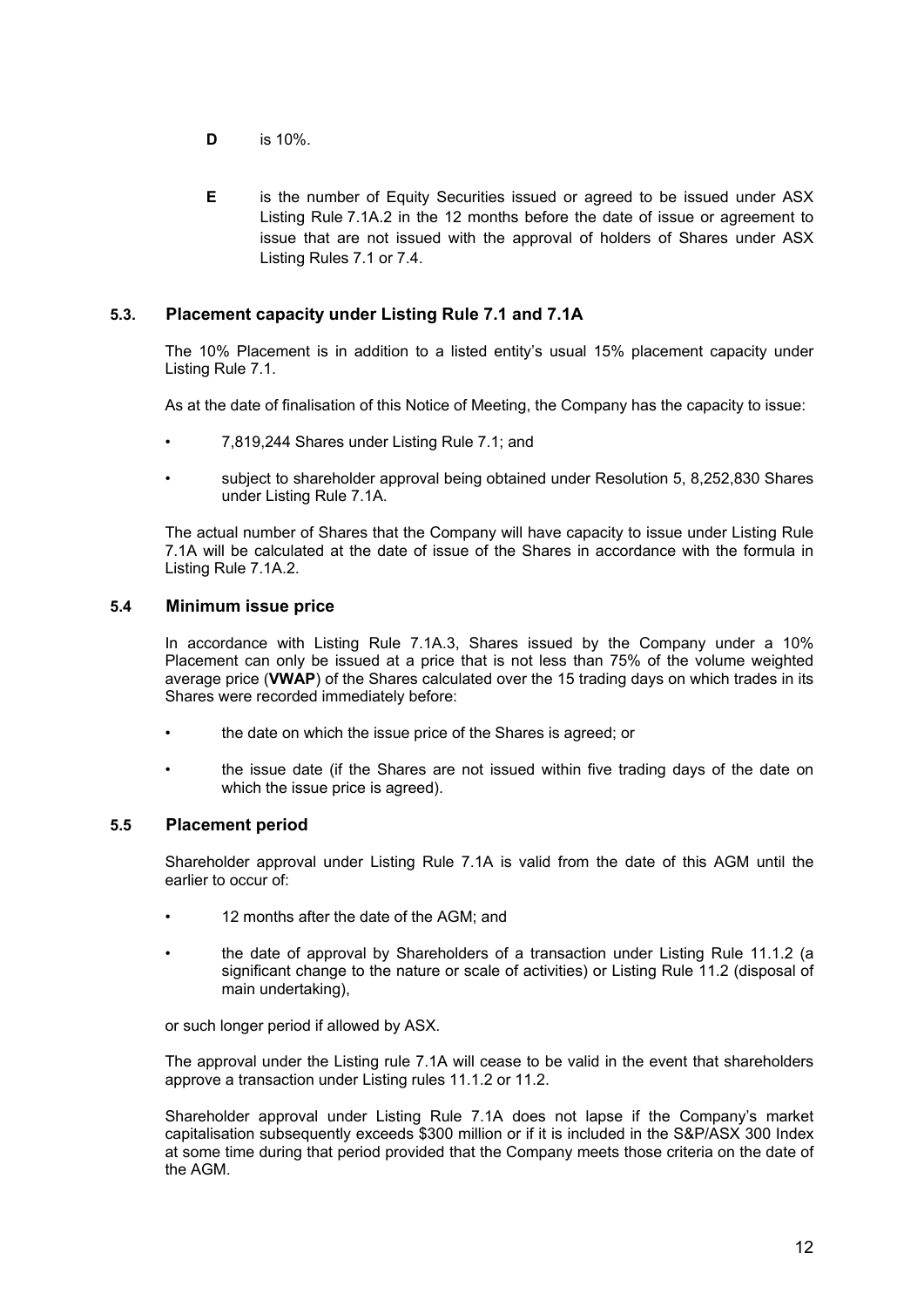## **5.6 Specific information required - ASX Listing Rule 7.3A**

Pursuant to and in accordance with ASX Listing Rule 7.3A, the following information is provided in relation to the approval of the 10% Placement under ASX Listing Rule 7.1A.

#### **5.7 Minimum issue price**

The Equity Securities will be issued at an issue price of not less than 75% of the volume weighted average price for the Company's Equity Securities over the 15 Trading Days immediately before:

- (a) the date on which the price at which the Equity Securities are to be issued is agreed; or
- (b) if the Equity Securities are not issued within 5 Trading Days of the date in paragraph (i) above, the date on which the Equity Securities are issued.

### **5.8 Dilution to existing shareholdings**

If Resolution 5 is approved by Shareholders and the Company issues Shares under the 10% Placement, there is a risk of economic and voting dilution to existing Shareholders as a result. Further, as the market price of the Company's Shares may be significantly lower on the issue date than on the date of AGM approval, and because the Shares may be issued at a price that is at a discount to the market price on the issue date, there is a risk that the 10% Placement may raise less funding than it would based on current market prices.

As required by Listing Rule 7.3A.2, the table below shows a number of hypothetical scenarios for a 10% Placement where variable "A" in the formula in Listing Rule 7.1A.2 (representing the Company's share capital) has increased by either 50% or 100%, and the share price has decreased by 50% or increased by 100% from the approximate share price as at the date of finalisation of this Notice of Meeting.

|                                       |               |                    | <b>Dilution Table</b> |                    |
|---------------------------------------|---------------|--------------------|-----------------------|--------------------|
| <b>Share Capital</b>                  |               | \$0.0075           | \$0.015               | \$0.03             |
| (Variable 'A' in Listing Rule 7.1A.2) |               | 50% decrease in    | <b>Issue Price</b>    | 100% increase in   |
|                                       |               | <b>Issue Price</b> |                       | <b>Issue Price</b> |
| <b>Current</b>                        | <b>Number</b> |                    |                       |                    |
| 87,088,295 Shares                     | οf            | 8,708,830          | 8,708,830             | 8,708,830          |
|                                       | <b>Shares</b> |                    |                       |                    |
|                                       | <b>Funds</b>  |                    |                       |                    |
|                                       | raised        | \$65,316           | \$130,632             | \$261,265          |
| 50% increase                          | <b>Number</b> |                    |                       |                    |
| 130,632,443 Shares                    | οf            | 13,063,244         | 13,063,244            | 13,063,244         |
|                                       | <b>Shares</b> |                    |                       |                    |
|                                       | Funds         |                    |                       |                    |
|                                       | raised        | \$97,974           | \$195,949             | \$391,897          |
| 100% increase                         | Number        |                    |                       |                    |
| 174,176,590 Shares                    | Ωf            | 17,417,659         | 17,417,659            | 17,417,659         |
|                                       | <b>Shares</b> |                    |                       |                    |
|                                       | <b>Funds</b>  |                    |                       |                    |
|                                       | raised        | \$130,632          | \$261,265             | \$522,530          |

#### **Dilution Table**

The di**l**ution table has been prepared on the following hypothetical assumptions. The Company does not represent that they will necessarily occur: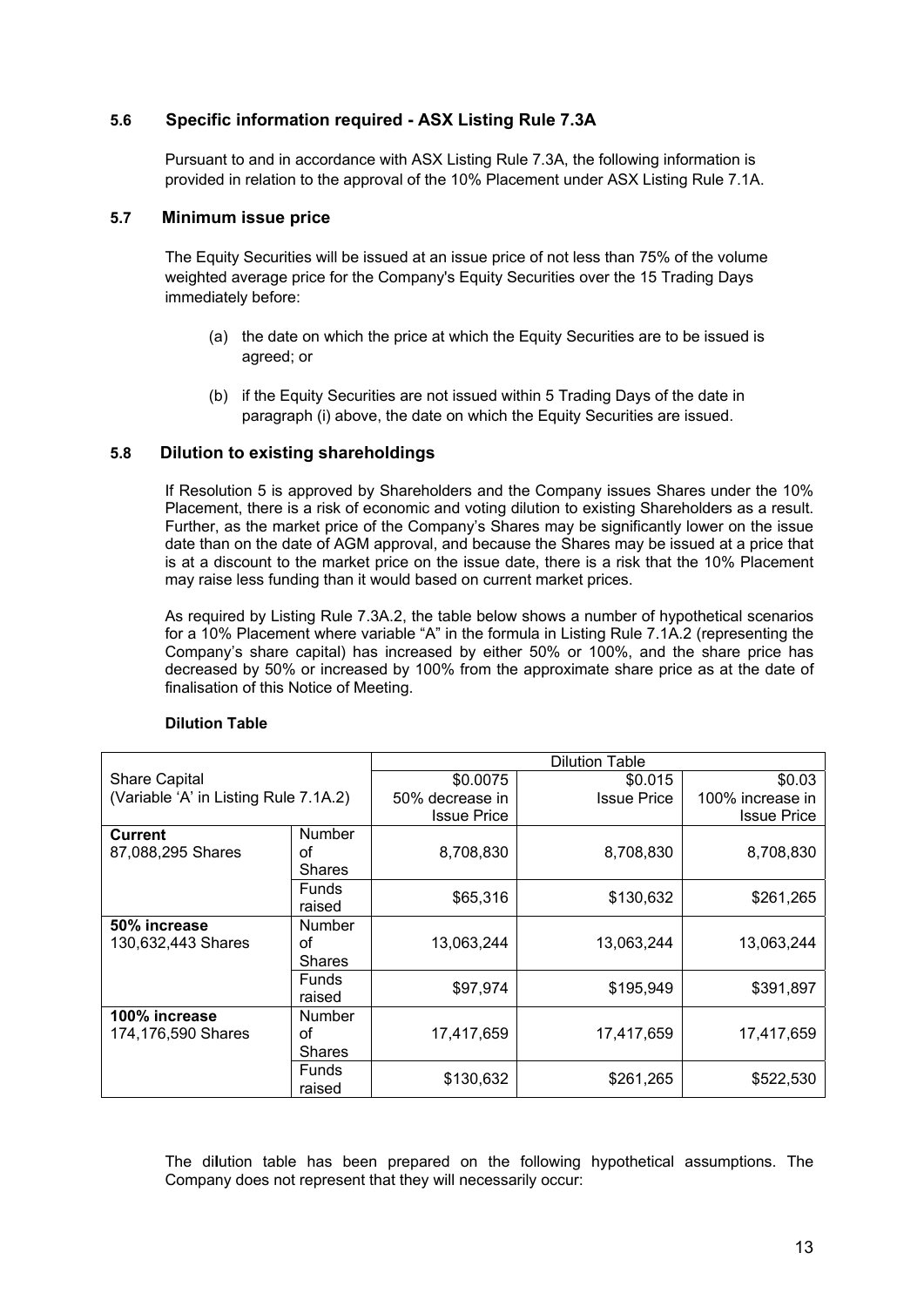(a) the Company issues the maximum number of Shares available under the 10% Placement;

(b) any increase in Variable A (being the issued share capital at the time of issue) is due to an issue of Shares which is an exception in Listing Rule 7.2, for example a pro-rata rights issue. However, a 15% placement under Listing Rule 7.1 does not increase variable "A" for the purposes of calculating the placement capacity under Listing Rule 7.1A;

(c) the table shows only the effect of issues of Shares under Listing Rule 7.1A, not under the 15% placement capacity under Listing Rule 7.1;

(d) the table does not show the dilution that may be caused to any particular Shareholder by reason of placements under Listing Rule 7.1A, based on that Shareholder's holding at the date of the AGM. For instance, Shareholders will have different outcomes depending on whether or not they participate in a pro-rata issue which has the effect of increasing variable "A";

(e) the Issue Price is assumed to be \$0.015, being the approximate Share price on 12 October 2017.

#### **5.9 Date by which securities may be issued**

The approval under Resolution 5 for the issue of the Equity Securities will cease to be valid in the event that Shareholders approve a transaction under Listing Rule 11.1.2 or Listing Rule 11.2, or the date that is 12 months after the date of the annual general meeting at which the approval is obtained, whichever occurs first.

#### **5.10 Purpose of the 10% Placement**

The Company may seek to issue Shares under the 10% Placement for either:

- a cash issue price. In this case, the Company may use the funds for working capital or for other corporate purposes; or
- non-cash consideration, such as for the acquisition of new assets or investments, subject to any applicable ASX requirements.

In either case, the cash issue price or the value of the non-cash consideration must comply with the minimum issue price noted above.

#### **5.11 Allocation policy**

The Company's allocation policy is dependent on the prevailing market conditions at the time of any proposed issue under the 10% Placement. The identity of the allottees under the 10% Placement will be determined on a case by case basis having regard to the factors including the following:

- the methods of raising funds that are available to the Company, including a rights issue or other issue in which existing shareholders can participate;
- the effect of the issue of the Shares on the control of the Company;
- the financial situation and solvency of the Company; and
- advice from corporate, financial and broking advisors (if applicable).

The allottees under the 10% Placement have not been determined as at the date of finalisation of this Notice of Meeting and may include existing substantial Shareholders and/or new Shareholders, but the allottees cannot include any directors, related parties or associates of a related party of the Company without a further specific shareholder approval.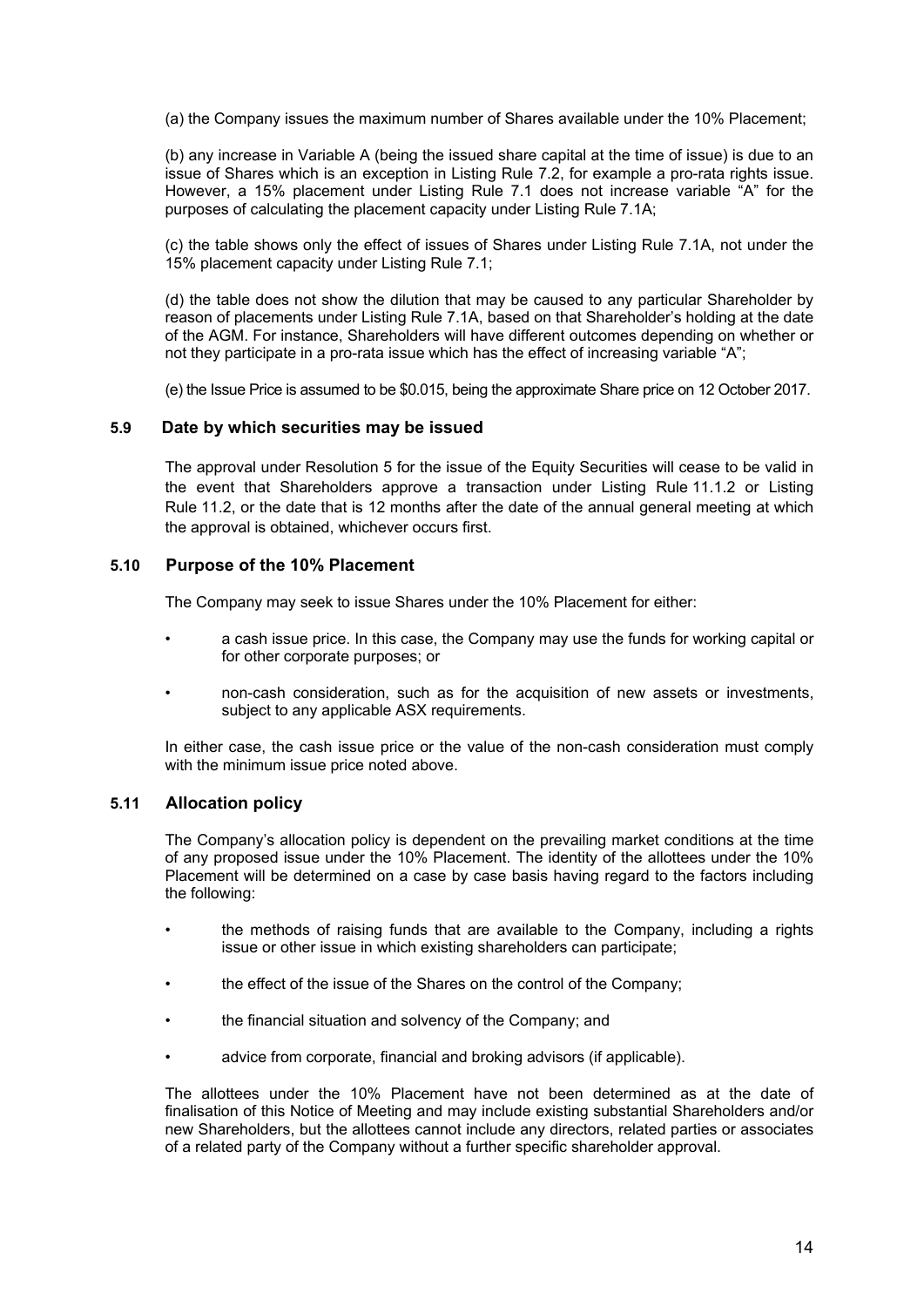## **5.12 Voting exclusion**

A voting exclusion statement is included in the Notice of Meeting. At the date of finalisation of the notice, the Company has not approached any particular existing Shareholder or an identifiable class of existing Shareholders to participate in the issue of the Shares. No existing Shareholder's vote will therefore be excluded under the voting exclusion in the Notice of Meeting.

## **5.13 Previous approval**

- (a) The Company previously obtained Shareholder approval under Listing Rule 7.1A at the Annual General Meeting held on 18 November 2015.
- (b) In the 12 months preceding the date of this Notice, the Company issued a total of 45,621,655 Ordinary Securities which represent 94% of the total number of Equity Securities on issue at 30<sup>th</sup> November 2016 (on a post Consolidation basis). The Equity Securities issued in the preceding 12 months were as follows: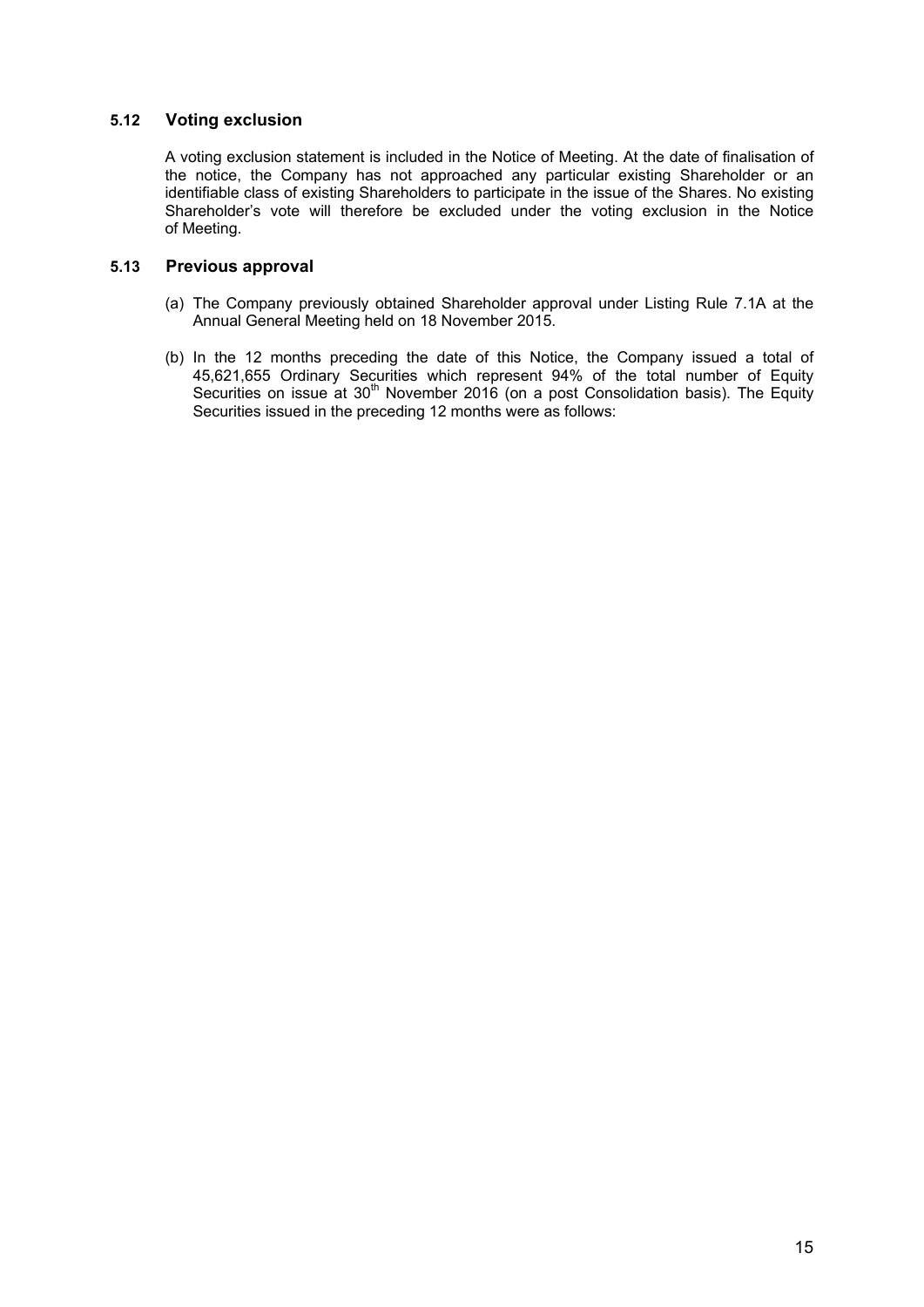| Date of Issue                                             | ð<br>Ordinary<br>Number<br><b>Shares</b> | đ<br>Unlisted<br>Number<br>Options | ð<br>securities<br>Number<br>other            | non-cash consideration and current<br>Amount raised and use of funds or<br>value of that non-cash consideration                                                                                                                          | Name of person issued to, or<br>basis of issue                                         | Price per<br>security                            |
|-----------------------------------------------------------|------------------------------------------|------------------------------------|-----------------------------------------------|------------------------------------------------------------------------------------------------------------------------------------------------------------------------------------------------------------------------------------------|----------------------------------------------------------------------------------------|--------------------------------------------------|
| 2 August<br>2017                                          | 7,200,000                                | ı                                  |                                               | \$100,000 placement raised for working<br>diligence work on potential investment<br>capital purposes and to pursue due<br>opportunities.                                                                                                 | Kong Jingaofengda Business Co.,<br>Ordinary shares issued to Hong<br>Limited           | 1.389 cents per<br>share.                        |
| 26 September<br>2017                                      | ı                                        | ı                                  | unlisted<br>preference<br>shares<br>8,839,835 | by shareholders at a general meeting on<br>26 <sup>th</sup> September 2017.<br>shares at 19 cents per note as approved<br>convertible notes plus interest owing<br>converted into 8,839,835 preference<br>\$1,500,000 unquoted unsecured | Armstrong Industries HK Limited.<br>Preference shares issued to                        | 19 cents per<br>preference<br>unlisted<br>share. |
| 03 October<br>2017                                        | 4,560,000                                |                                    | ı                                             | \$40,000 placement raised for working<br>capital purposes.                                                                                                                                                                               | Kong Jingaofengda Business Co.,<br>Ordinary shares issued to Hong<br>Limited           | 0.877 cents per<br>share                         |
| 11 October<br>2017                                        | 8,839,835                                | $\pmb{\mathsf{I}}$                 | ı                                             | 26 September 2017 were converted into<br>Armstrong Industries HK Limited on<br>Nil. Preference shares issued to<br>ordinary shares                                                                                                       | preference shares converted into<br>Armstrong Industries HK Limited<br>ordinary shares | 19 cents per<br>share.                           |
| $\frac{11 \text{ October}}{2017}$                         | 9,090,910                                | ı                                  | ı                                             | 2016 were converted into ordinary shares<br>Nil. Preference shares issued to Cloud<br>Adventurer Limited on 16 September                                                                                                                 | preference shares converted into<br>Cloud Adventurer Limited<br>ordinary shares        | 33 cents per<br>share                            |
| $\begin{array}{c} 11 \text{ October} \\ 2017 \end{array}$ | 9,090,910                                | ı                                  | $\mathbf{I}$                                  | Network Limited on 16 September 2016<br>Nil. Preference shares issued to Marvel<br>were converted into ordinary shares                                                                                                                   | preference shares converted into<br>Marvel Network Limited<br>ordinary shares          | 33 cents per<br>share                            |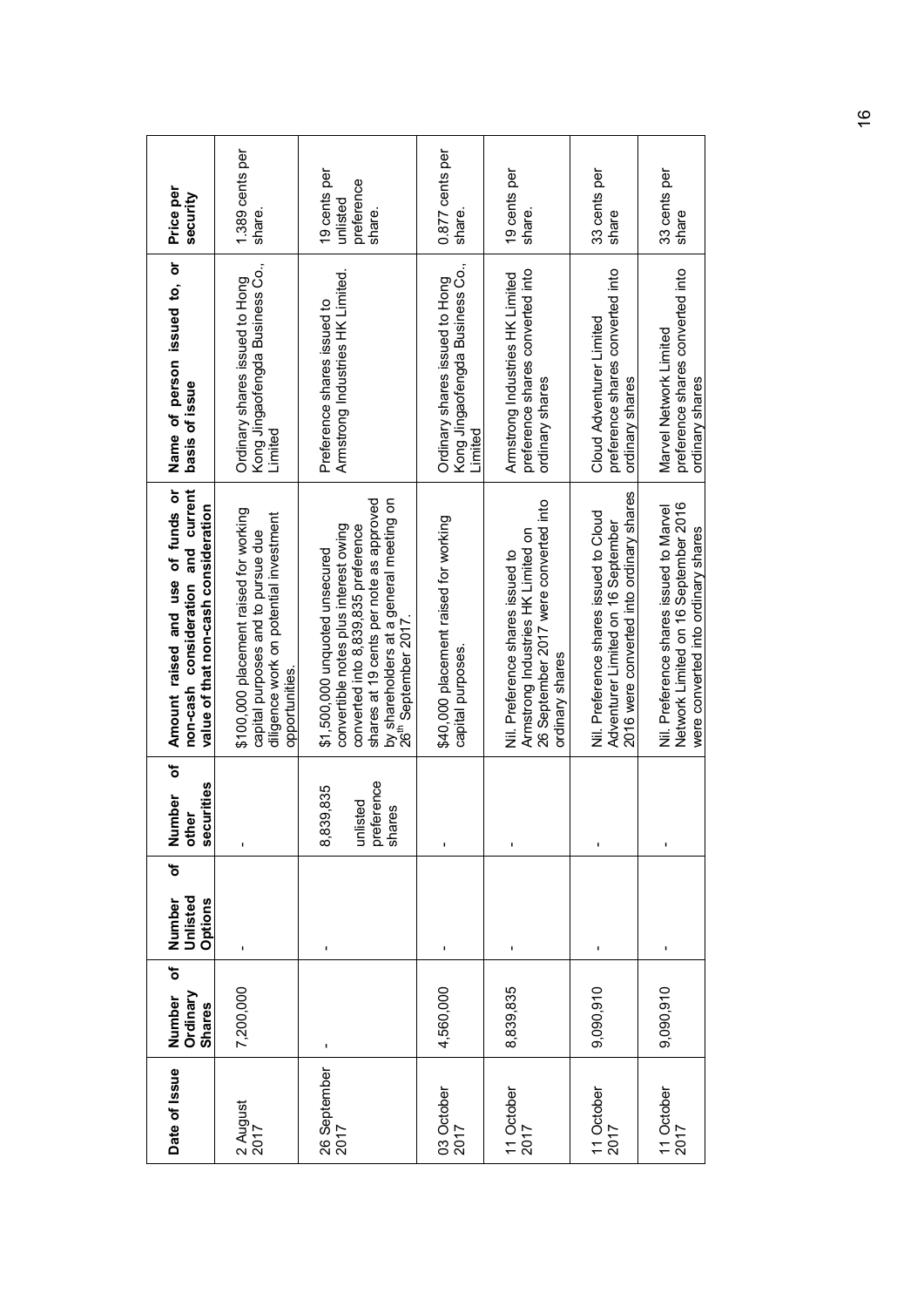## **5.14 Recommendation**

As at the date of finalisation of these Explanatory Notes, the Company is seeking this form of available shareholder approval to enable a capital raising to be implemented if appropriate during the following year. Accordingly, shareholder approval of Resolution 5 is considered to be a prudent approach.

The Directors believe that Resolution 5 will provide the Company with flexibility to raise capital quickly if advantageous terms are available, and is in the best interests of the Company. The Directors recommend that Shareholders vote in favour of this Resolution.

## Resolution 6 - Ratification of issue of Shares to Hong Kong Jingaofengda Business Co., Limited

## **6.1 Background**

Resolution 6 is sought to approve the prior issue of 4.56 million shares so that the Company retains capacity to issue up to a full 15% of its issued capital, if required, in the next 12 months without shareholder approval.

The 4.56 million fully paid ordinary Shares were issued to Hong Kong Jingaofengda Business Co. Limited CR No. 2555563 at \$0.00877 per Share raising approximately \$40,000. Hong Kong Jingaofengda Business Co. Limited will hold a 19.58% interest in the Company post-issue.

### **6.2 Overview of regulatory approval requirements**

The Directors are restricted by Listing Rule 7.1 from issuing new securities in the Company which would dilute the interests of existing Shareholders, to a maximum of 15% of the issued capital of the Company in any 12 month period (15% limit) without Shareholder approval.

Listing Rule 7.4 allows Directors to seek approval of the Shareholders to an issue of securities after the issue has been made without approval under Listing Rule 7.1, provided the issue did not breach Listing Rule 7.1.

The issue of Shares described in Resolution 6 was made without Shareholder approval as the issue did not exceed the 15% limit. The Directors now seek Shareholder ratification of the issue pursuant to Listing Rule 7.4.

### **6.3 Specific information**

Listing Rule 7.5 requires certain information to accompany a Notice of Annual General Meeting in relation to approval sought under Listing Rule 7.4. This information is set out below:

| <b>Listing Rule 7.5</b><br>requirement | <b>Information</b>                                            |                   |  |
|----------------------------------------|---------------------------------------------------------------|-------------------|--|
| Name of allottee:                      | <b>Entity name</b>                                            | <b>Allocation</b> |  |
|                                        | Hong Kong Jingaofengda Business Co. Limited<br>CR No. 2555563 | 4,560,000         |  |
| Date of issue:                         | 03 October 2017                                               |                   |  |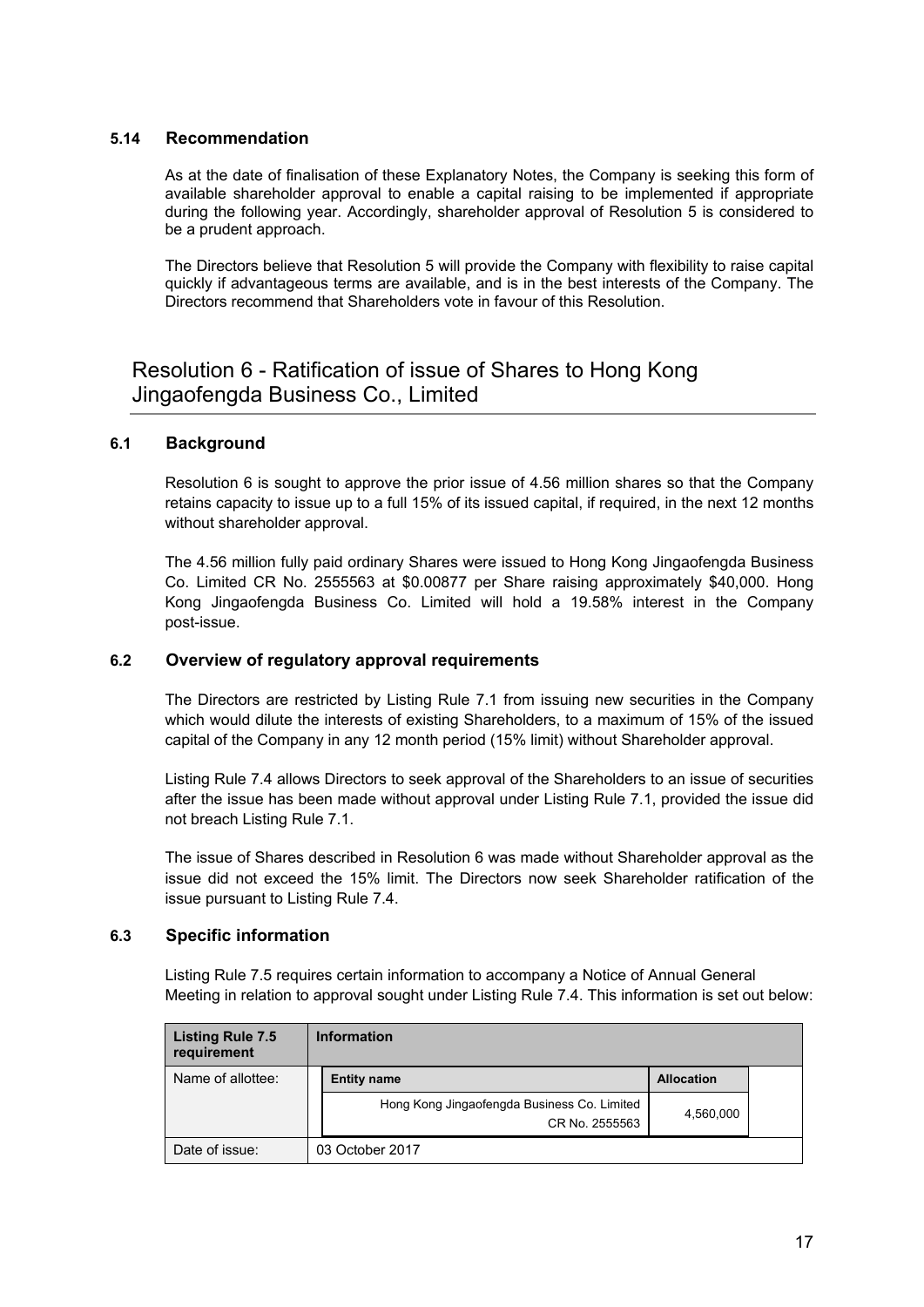| Total number of<br>securities allotted:   | 4.560.000                                                                                                                                                                            |
|-------------------------------------------|--------------------------------------------------------------------------------------------------------------------------------------------------------------------------------------|
| The issue price of<br>the securities:     | \$0.00877 per Share                                                                                                                                                                  |
| Terms of issue of<br>the securities:      | Fully paid ordinary shares of the Company                                                                                                                                            |
| The use (or<br>intended use) of<br>funds: | Working capital purposes                                                                                                                                                             |
| Voting exclusion<br>statement:            | The Company will disregard any votes cast on this resolution by Hong Kong<br>Jingaofengda Business Co. Limited, and any associate of Hong Kong<br>Jingaofengda Business Co. Limited. |

## **6.4 Recommendation of the Directors**

Each of the Directors recommend that Shareholders vote in favour of Resolution 6.

## Resolution 7 - Change of name of Company

## **7.1 Background**

Resolution 7 seeks Shareholder approval to change the name of the Company to Avira Resources Limited.

Resolution 7 is a special resolution and therefore requires approval of 75% of the votes cast by Shareholders present and eligible to vote (in person, by proxy, by attorney or, in the case of a corporate Shareholder, by a corporate representative).

The adoption of the new name under Resolution 7 is to be approved by Shareholders under section 157(1) of the Corporations Act.

The Company proposes to change its name from Avira Energy Limited to Avira Resources Limited to widen the scope of activities from just energy related activities to other exploration activities such as that contemplated by the recently announced binding term sheet with Tartana Resources Limited over its copper and zinc projects in Queensland. The change of name of the Company will take effect on the day that ASIC approves the change of name. There will be no change in the Company's ASX listing code 'AVW'.

Each of the Directors recommends that Shareholders vote in favour of Resolution 7.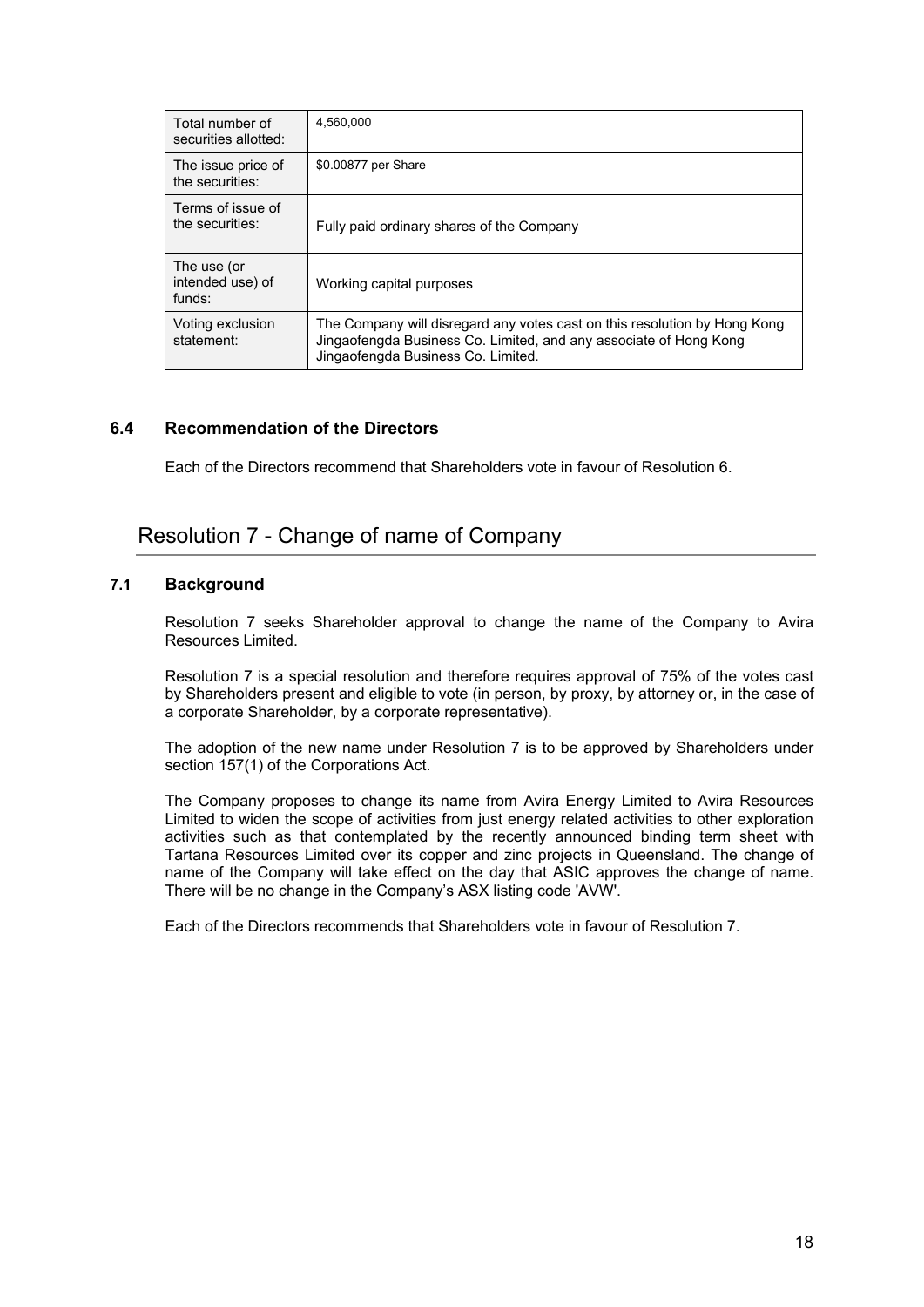## **PART 6 GLOSSARY OF TERMS**

#### **Defined Terms**

The following definitions are used in the Notice of Annual General Meeting and the Explanatory Memorandum.

**Annual General Meeting** means the annual general meeting of the Company to be held on 30<sup>th</sup> November 2017 pursuant to the Notice of Annual General Meeting.

**ASX** means ASX Limited ACN 008 624 691.

**Board** means the Board of Directors.

**Chairman** means the chairman of the Board at the relevant time.

**Closely Related Party** of a member of the Key Management Personnel means:

- a) a spouse or child of the member;
- b) a child of the member's spouse;
- c) a dependent of the member or the member's spouse;
- d) anyone else who is one of the member's family and who may be expected to influence the member or be influenced by the member in the member's dealings with the Company; or
- e) a company the member controls; or a person prescribed by the Corporations Regulations 2001 (Cth).

**Company** means Avira Energy Limited ACN 131 715 645.

**Constitution** means the constitution of the Company, as amended from time to time.

**Corporations Act** means the *Corporations Act* 2001 (Cth.

**Director** means a member of the Board of Directors of the Company.

**Explanatory Memorandum** means the explanatory memorandum set out in Part 5 of this document.

**Key Management Personnel** has the same meaning as in the accounting standards. Broadly speaking this includes those persons with the authority and responsibility for planning, directing and controlling the activities of the Company (whether directly or indirectly), and includes any Directors of the Company.

**Listing Rules** means the Official Listing Rules of ASX.

**Member** means a person who is recorded on the Company Register pursuant to s 169(1) of the Corporations Act.

**Notice of Annual General Meeting** or **Notice** means the notice of Annual General Meeting set out in Part 3 of this document.

**Proxy Form** means the proxy forms more particularly set out in Part 7 which forms part of these Documents.

**Resolutions** means the resolutions set out in the Notice, or any one of them, as the context requires.

**Share** means a fully paid ordinary share in the issued capital of the Company and **Shares** means any two or more of them.

**Shareholder** means a holder of a Share.

**Share Price** means the share price of the Company as quoted on the ASX.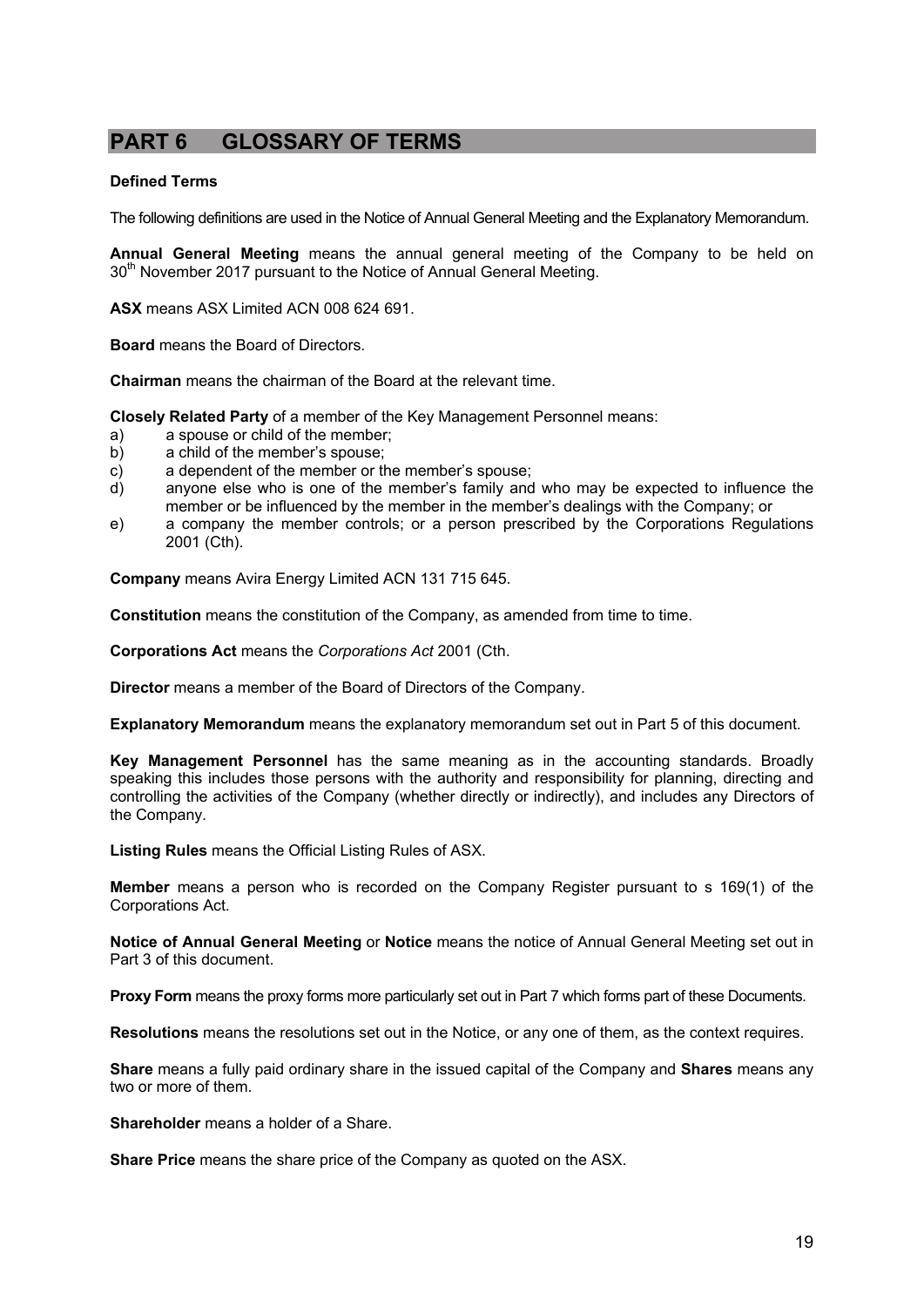#### **Interpretation**

In these documents, unless the context requires otherwise:

- (a) A reference to a word includes the singular and the plural of the word and vice versa;
- (b) A reference to a gender includes any gender;
- (c) If a word or phrase is defined, then other parts of speech and grammatical forms of that word or phrase have a corresponding meaning;
- (d) A term which refers to a natural person includes a company, a partnership, an association, a corporation, a body corporate, a joint venture or a governmental agency;
- (e) Headings are included for convenience only and do not affect interpretation;
- (f) A reference to a document includes a reference to that document as amended, novated, supplemented, varied or replaced;
- (g) A reference to a thing includes a part of that thing and includes but is not limited to a right;
- (h) The terms "included", "including" and similar expressions when introducing a list of items do not exclude a reference to other items of the same class or genus;
- (i) A reference to a statute or statutory provision includes but is not limited to:
	- (i) a statute or statutory provision which amends, extends, consolidates or replaces the statute or statutory provision;
	- (ii) a statute or statutory provision which has been amended, extended, consolidated or replaced by the statute or statutory provision; and
	- (iii) subordinate legislation made under the statute or statutory provision including but not limited to an order, regulation or instrument;
- (j) Reference to "\$", "A\$", "Australian Dollars" , "dollars" or "cents" is a reference to the lawful tender for the time being and from time to time of the Commonwealth of Australia;
- (k) A reference to an asset includes all property or title of any nature including but not limited to a business, a right, a revenue and a benefit, whether beneficial, legal or otherwise.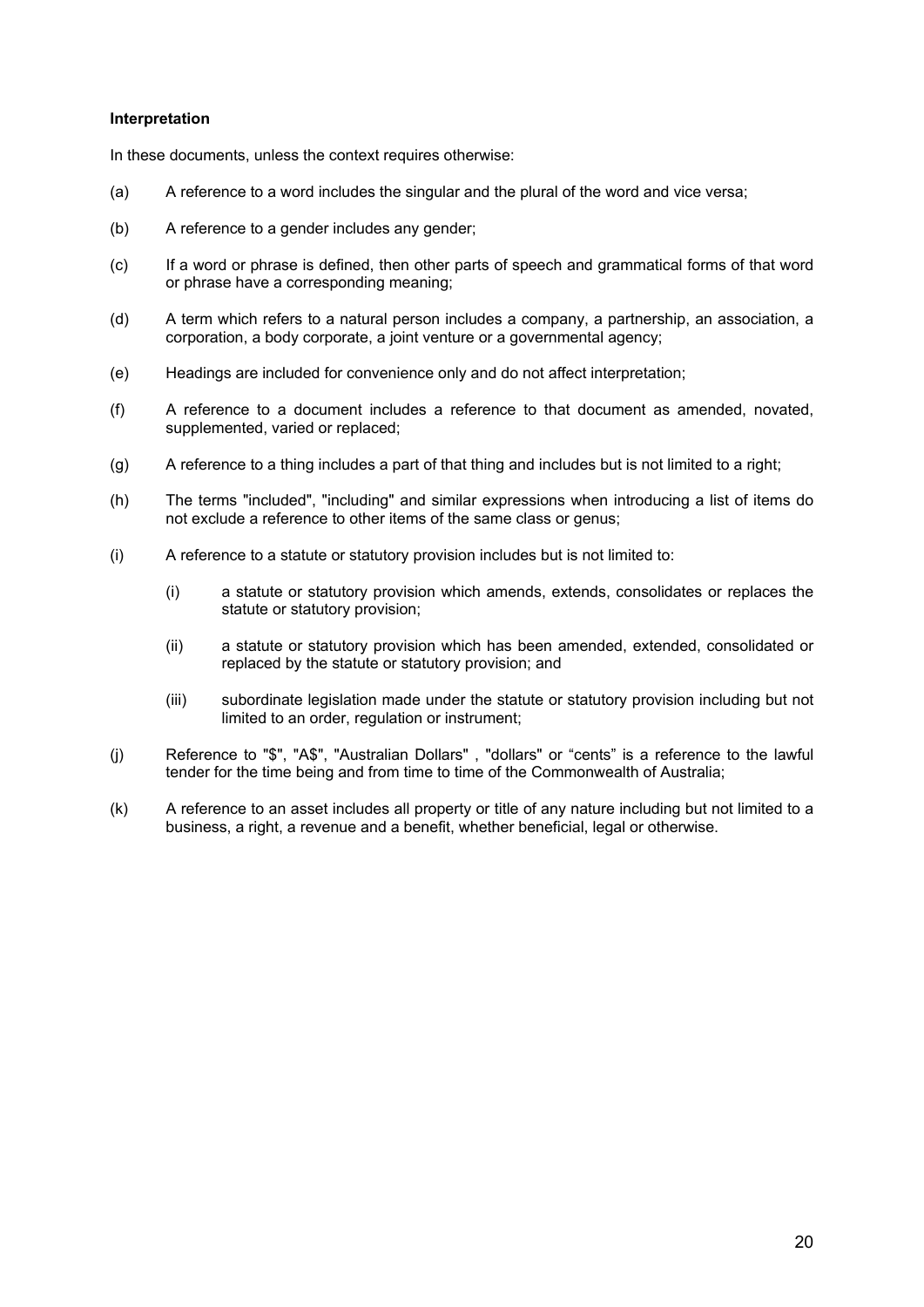## **PART 7 PROXIES AND PROXY FORMS**

- (a) **Right to appoint**: Each member entitled to vote at the meeting has the right to appoint a proxy to attend and vote for the member at the meeting. To appoint a proxy, use the Proxy Form sent out with this Notice.
- (b) A proxy or attorney is not entitled to vote while the member appointing them is present at the meeting.
- (c) **Who may be a proxy**: A member can appoint anyone to be their proxy. A proxy need not be a member of the Company. The proxy appointed can be described in the Proxy Form by an office held, eg "Chair of the Meeting".
- (d) **Two proxies**: A member who is entitled to two or more votes at the meeting, may appoint two proxies. Where two proxies are appointed:
	- (i) a separate Proxy Form should be used to appoint each proxy; and
	- (ii) the Proxy Form may specify the proportion, or the number, of votes that each proxy may exercise, and if it does not do so each proxy may exercise half of the votes.
- (e) **Signature(s) of individuals**: In the case of members who are individuals, the Proxy Form must be signed if the shares are held:
	- (i) by one person, by that member; or
	- (ii) in joint names, by any one of them.
- (f) **Signatures on behalf of companies**: In the case of members which are companies, the Proxy Form must be signed:
	- (i) if it has a sole director who is also sole secretary, by that director (and stating that fact next to or under the signature on the Proxy Form); or
	- (ii) in the case of any other company, by two directors or by a director and secretary.

The use of the common seal of the company on the Proxy Form is optional.

- (g) **Lodgement place and deadline**: Proxy forms must be received by the Computershare Investor Services with the original or a certified copy of the authority under which the Proxy Form is signed (if the Proxy Form is signed by an attorney or other representative):
	- BY MAIL: COMPUTERSHARE INVESTOR SERVICES PTY LIMITED GPO BOX 242, MELBOURNE, VICTORIA 3001 AUSTRALIA

| ONLINE:       | WWW.INVESTORVOTE.COM.AU                                               |
|---------------|-----------------------------------------------------------------------|
| BY FACSIMILE: | 1800 783 447 (Within Australia) - +61 3 9473 2555 (Outside Australia) |

by no later than 11.30AM (AEDT) on the  $28<sup>th</sup>$  day of November 2017.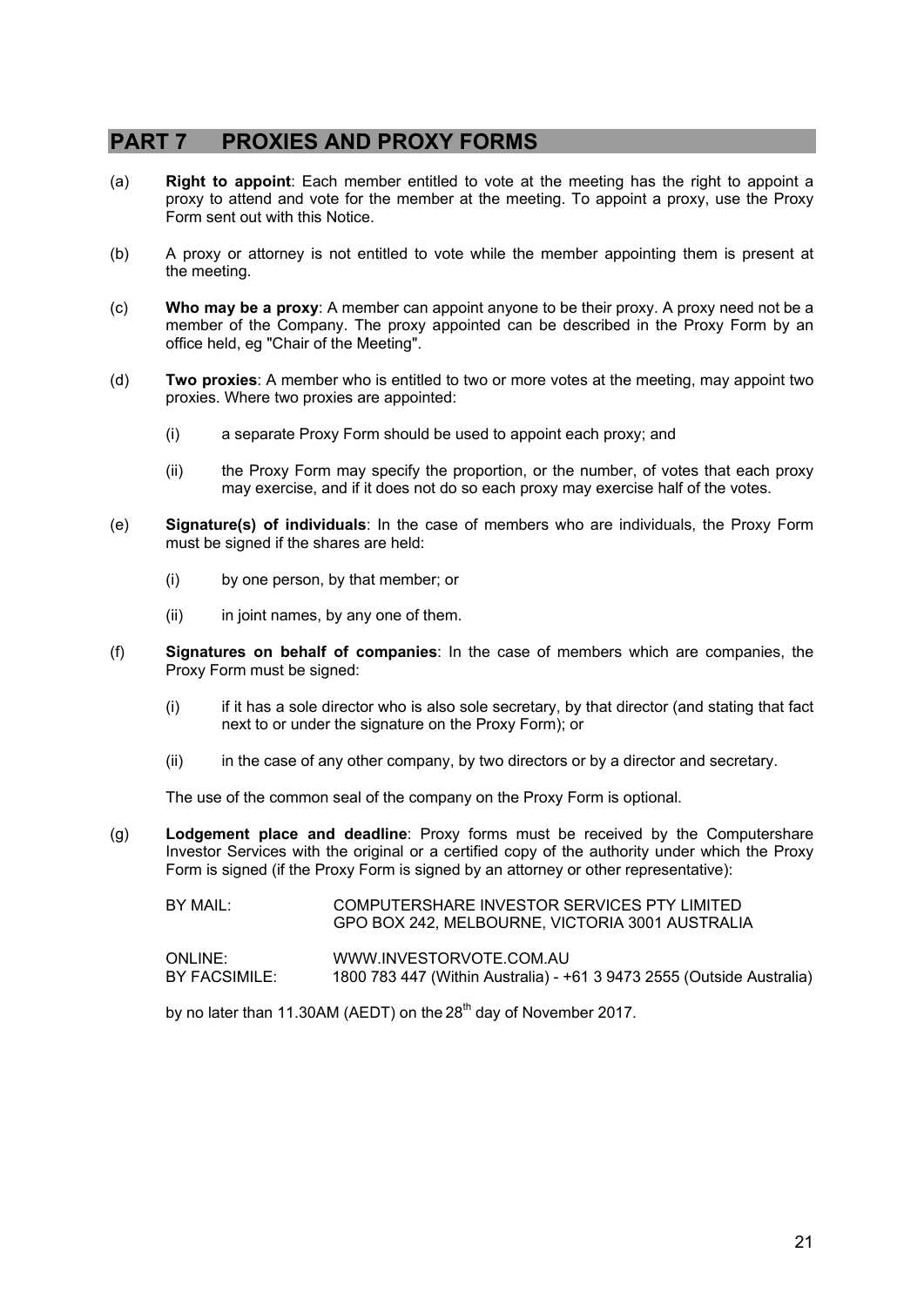#### **CORPORATE REPRESENTATIVES**

A body corporate may appoint an individual to act as its representative to exercise any of the powers the body may exercise at meetings of a company's members. Unless otherwise stated, the corporate representative may exercise all of the powers the appointing body can exercise. The certificate evidencing the appointment of a corporate representative (or a photocopy or facsimile of it) shall be sufficient evidence of the authority of the representative. The certificate evidencing the appointment of a corporate representative (or a photocopy or facsimile of it) must be received by Computershare as outlined on the proxy form in Section 7 by no later than 11.30AM (AEDT) on the 28<sup>th</sup> day of November 2017.

### **MEMBERS WHO ARE ENTITLED TO VOTE**

The Directors have determined that a person's entitlement to vote at the meeting will be the entitlement of that person set out in the register of members as at 7.00PM (AEDT) on the 28<sup>th</sup> day of November 2017.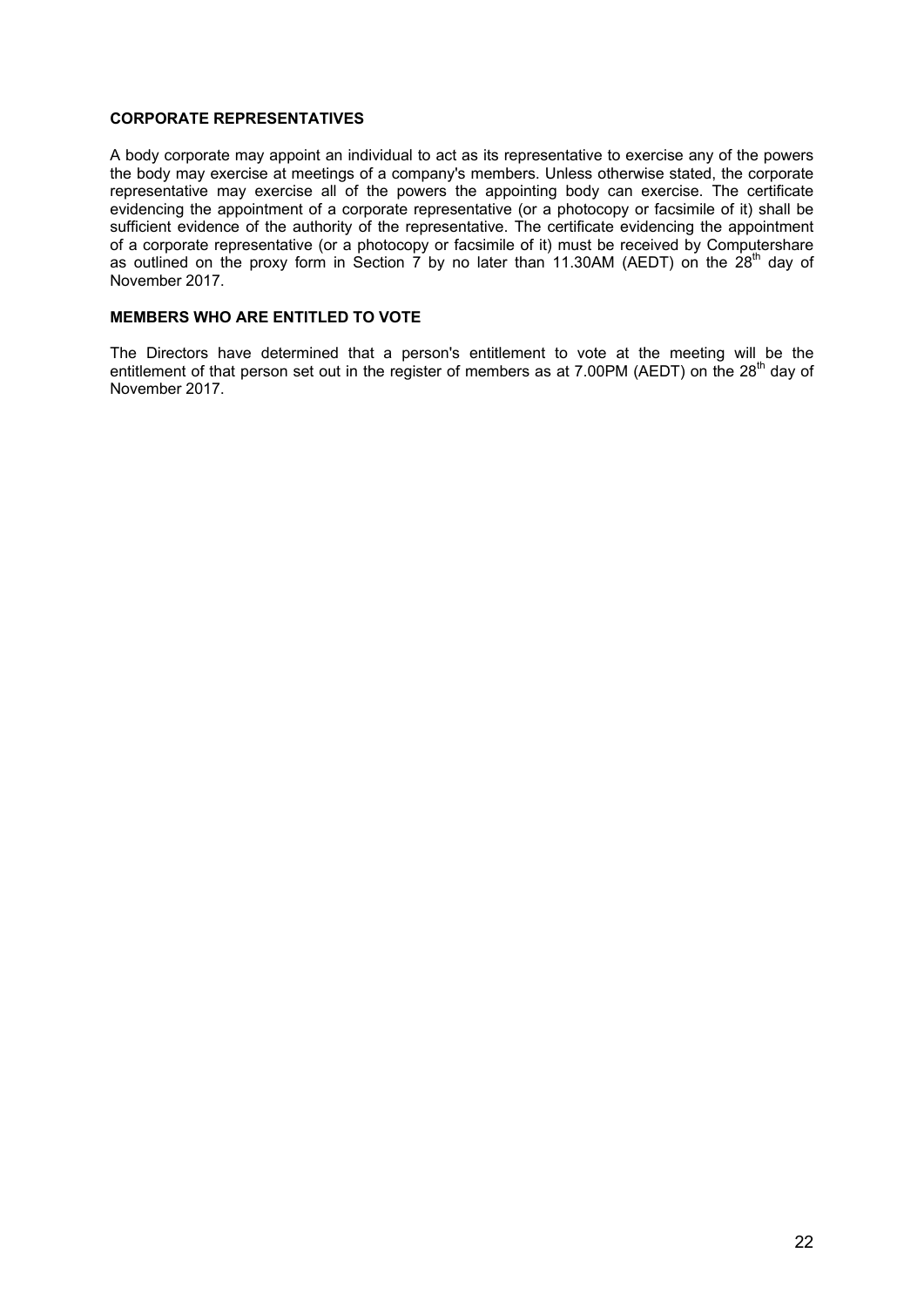

AVW

MR SAM SAMPLE FLAT 123 123 SAMPLE STREET THE SAMPLE HILL SAMPLE ESTATE SAMPLEVILLE VIC 3030

## **Lodge your vote:**

**Online:** www.investorvote.com.au  $\boxed{\Box}$ 



Computershare Investor Services Pty Limited GPO Box 242 Melbourne Victoria 3001 Australia

Alternatively you can fax your form to (within Australia) 1800 783 447 (outside Australia) +61 3 9473 2555

For Intermediary Online subscribers only (custodians) www.intermediaryonline.com

## **For all enquiries call:**

(within Australia) 1300 850 505 (outside Australia) +61 3 9415 4000

## **Proxy Form**

\* M0000112<br>M000112



## **Vote and view the annual report online**

Go to www.investorvote.com.au **or** scan the QR Code with your mobile device. Follow the instructions on the secure website to vote. •

## **Your access information that you will need to vote:**

### **Control Number: 999999**

#### **SRN/HIN: I9999999999 PIN: 99999**

PLEASE NOTE: For security reasons it is important that you keep your SRN/HIN confidential.



## **How to Vote on Items of Business**

All your securities will be voted in accordance with your directions.

## **Appointment of Proxy**

**Voting 100% of your holding:** Direct your proxy how to vote by marking one of the boxes opposite each item of business. If you do not mark a box your proxy may vote or abstain as they choose (to the extent permitted by law). If you mark more than one box on an item your vote will be invalid on that item.

**Voting a portion of your holding:** Indicate a portion of your voting rights by inserting the percentage or number of securities you wish to vote in the For, Against or Abstain box or boxes. The sum of the votes cast must not exceed your voting entitlement or 100%.

**Appointing a second proxy:** You are entitled to appoint up to two proxies to attend the meeting and vote on a poll. If you appoint two proxies you must specify the percentage of votes or number of securities for each proxy, otherwise each proxy may exercise half of the votes. When appointing a second proxy write both names and the percentage of votes or number of securities for each in Step 1 overleaf.

**A proxy need not be a securityholder of the Company.**

## **Signing Instructions for Postal Forms**

**Individual:** Where the holding is in one name, the securityholder must sign.

**Joint Holding:** Where the holding is in more than one name, all of the securityholders should sign.

**Power of Attorney:** If you have not already lodged the Power of Attorney with the registry, please attach a certified photocopy of the Power of Attorney to this form when you return it.

**Companies:** Where the company has a Sole Director who is also the Sole Company Secretary, this form must be signed by that person. If the company (pursuant to section 204A of the Corporations Act 2001) does not have a Company Secretary, a Sole Director can also sign alone. Otherwise this form must be signed by a Director jointly with either another Director or a Company Secretary. Please sign in the appropriate place to indicate the office held. Delete titles as applicable.

## **Attending the Meeting**

Bring this form to assist registration. If a representative of a corporate securityholder or proxy is to attend the meeting you will need to provide the appropriate "Certificate of Appointment of Corporate Representative" prior to admission. A form of the certificate may be obtained from Computershare or online at www.investorcentre.com under the help tab, "Printable Forms".

**Comments & Questions:** If you have any comments or questions for the company, please write them on a separate sheet of paper and return with this form.



**XX**